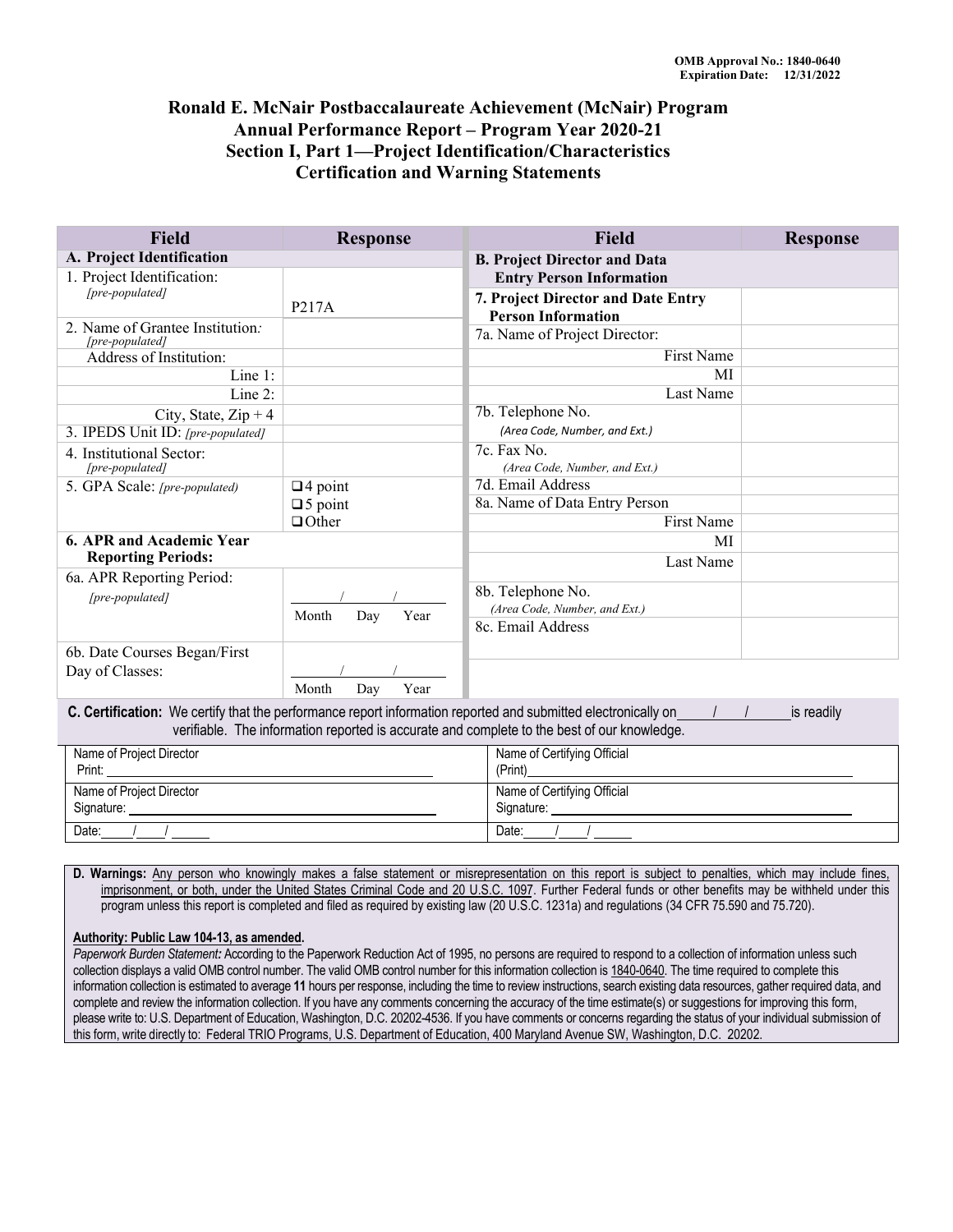## **Section I, Part 2—Project Services**

Enter the number of participants who received the required services and permissible services. A participant may be counted only once in each category. For example, if the number of participants served is 30, none of the categories below should have a number exceeding 30.

For further information regarding the definition of "required" and "permissible" services, please refer to the instructions under "*Definitions That Apply.*"

|                                                                      | <b>Number of participants</b><br>that received the following |  |
|----------------------------------------------------------------------|--------------------------------------------------------------|--|
| <b>Required Services</b>                                             | project services                                             |  |
| • Research or Other Scholarly Activities                             |                                                              |  |
| • Summer Internships                                                 |                                                              |  |
| • Seminars and Other Educational Activities                          |                                                              |  |
| $\bullet$ Tutoring                                                   |                                                              |  |
|                                                                      |                                                              |  |
| • Assistance in Securing Admission to Graduate School                |                                                              |  |
| • Assistance in Securing Financial Aid to Graduate School            |                                                              |  |
| <b>Permissible Services</b>                                          |                                                              |  |
| • Education or Counseling to Improve Financial and Economic Literacy |                                                              |  |
| $\bullet$ Mentoring                                                  |                                                              |  |
| • Exposure to Cultural Events and Academic Programs                  |                                                              |  |
| $\bullet$ Other                                                      |                                                              |  |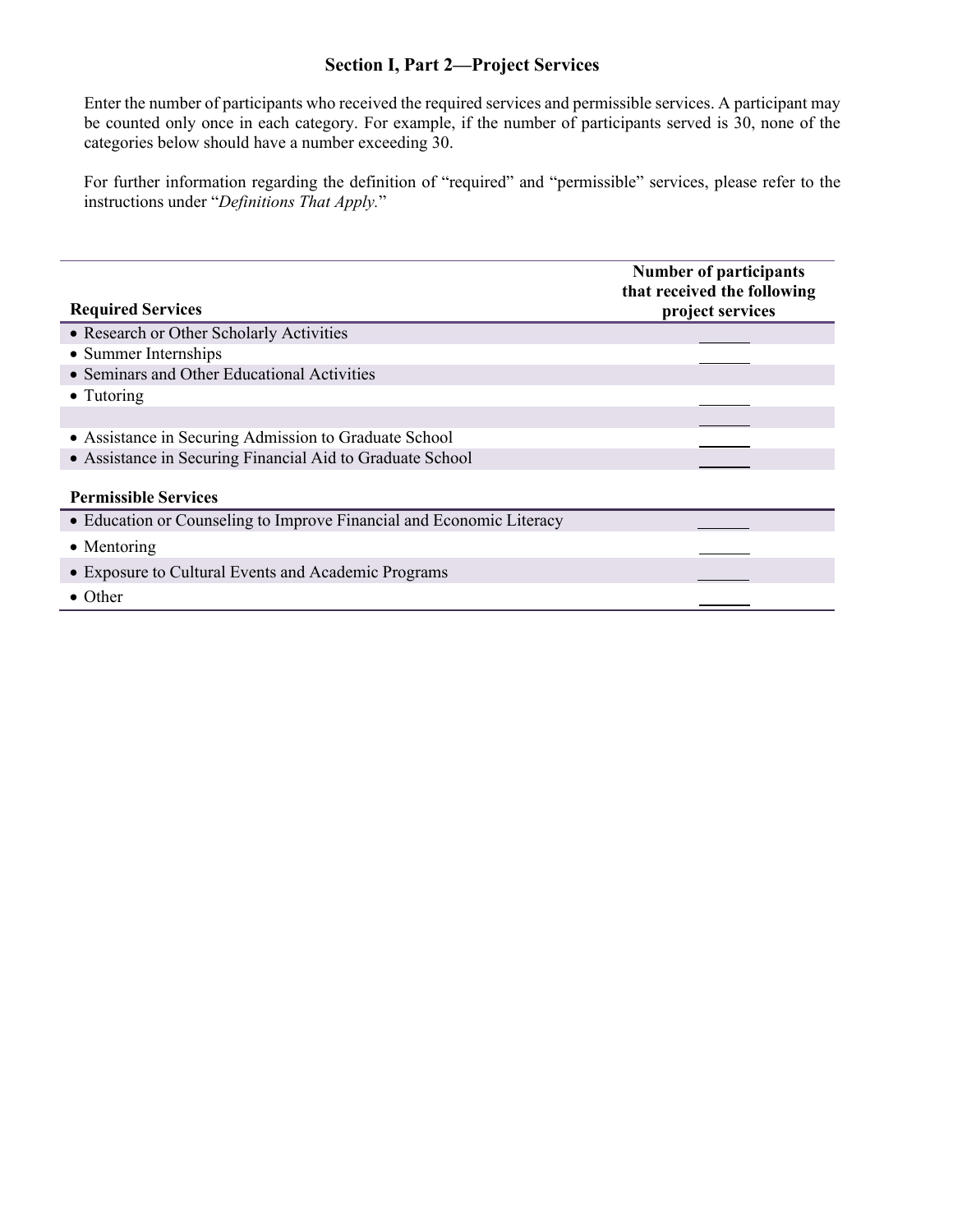### **RONALD E. MCNAIR POSTBACCALAUREATE ACHIEVEMENT (MCNAIR) PROGRAM 2020-21 ANNUAL PERFORMANCE REPORT (APR) SECTION II -- RECORD STRUCTURE FOR PARTICIPANT LIST**

 Projects must submit student records in Excel or CSV format. For information on how to submit data, refer to the *Instructions for Completing the 2020-21 Annual Performance Report (APR)* specifically the Web Registration and Web Features sections. Also, at a minimum, the following records must be on the APR data file: (1) all records in your **final** 2019-20 McNair APR data file *(excluding records whose bachelor's degree cohort is prior to 2010-11)*; (2) all records for participants who were served in *this* reporting period; and (3) all records for participants who attained a baccalaureate degree in *this* reporting period. **NOTE**: The Department of Education's disclosure policies for data collected, such as personal identifiable information, adhere to the provisions of the Privacy Act - PL 95-379, 5 USC 552a; however, there is no guarantee of confidentiality given for grant required reports.

|                | II.A. Project Identifiers (pre-populated) |                        |                                                                                                            |
|----------------|-------------------------------------------|------------------------|------------------------------------------------------------------------------------------------------------|
| <b>Field</b>   | <b>Field Name</b>                         | <b>Database Column</b> | <b>Valid Field Content</b>                                                                                 |
| #              |                                           | Name                   |                                                                                                            |
|                | PR/Award                                  |                        | The eleven-digit PR/Award Number is in Block 5 of the project's Grant Award Notification for the           |
|                | Number                                    | <b>PR</b>              | reporting year.                                                                                            |
| $\overline{2}$ | <b>Batch Year</b>                         | BatchAY                | 2020 for Project Year 2020-21                                                                              |
|                |                                           |                        | <b>II.B. Participant's Personal Information</b> (Fields #3 through #5 and field 7 cannot be updated.)      |
| <b>Field</b>   | <b>Field Name</b>                         | <b>Database Column</b> | <b>Valid Field Content</b>                                                                                 |
| #              |                                           | <b>Name</b>            |                                                                                                            |
| $\overline{3}$ | <b>Student Case</b>                       | CaseNumber             | The case number is a TRIO generated number assigned to every current and prior year                        |
|                | Number                                    |                        | participant and is used to ensure that grantees include all of the records that need to be on the          |
|                |                                           |                        | McNair APR data file. The case number is also used to match McNair data records with the                   |
|                |                                           |                        | McNair longitudinal file.                                                                                  |
| $\overline{4}$ | Student's Last                            | LastNM                 | $0$ to $9$                                                                                                 |
|                | Name                                      |                        | Uppercase $A$ to $Z$                                                                                       |
|                |                                           |                        | (period)                                                                                                   |
|                |                                           |                        | '(apostrophe)                                                                                              |
|                |                                           |                        | $-(dash)$                                                                                                  |
|                |                                           |                        |                                                                                                            |
|                |                                           |                        | NOTE: First position will be justified with an uppercase A-Z. Blanks are not accepted. The information in  |
|                |                                           |                        | this field should be the same as provided in the previous reporting period and cannot be changed in future |
|                |                                           |                        | reporting years.                                                                                           |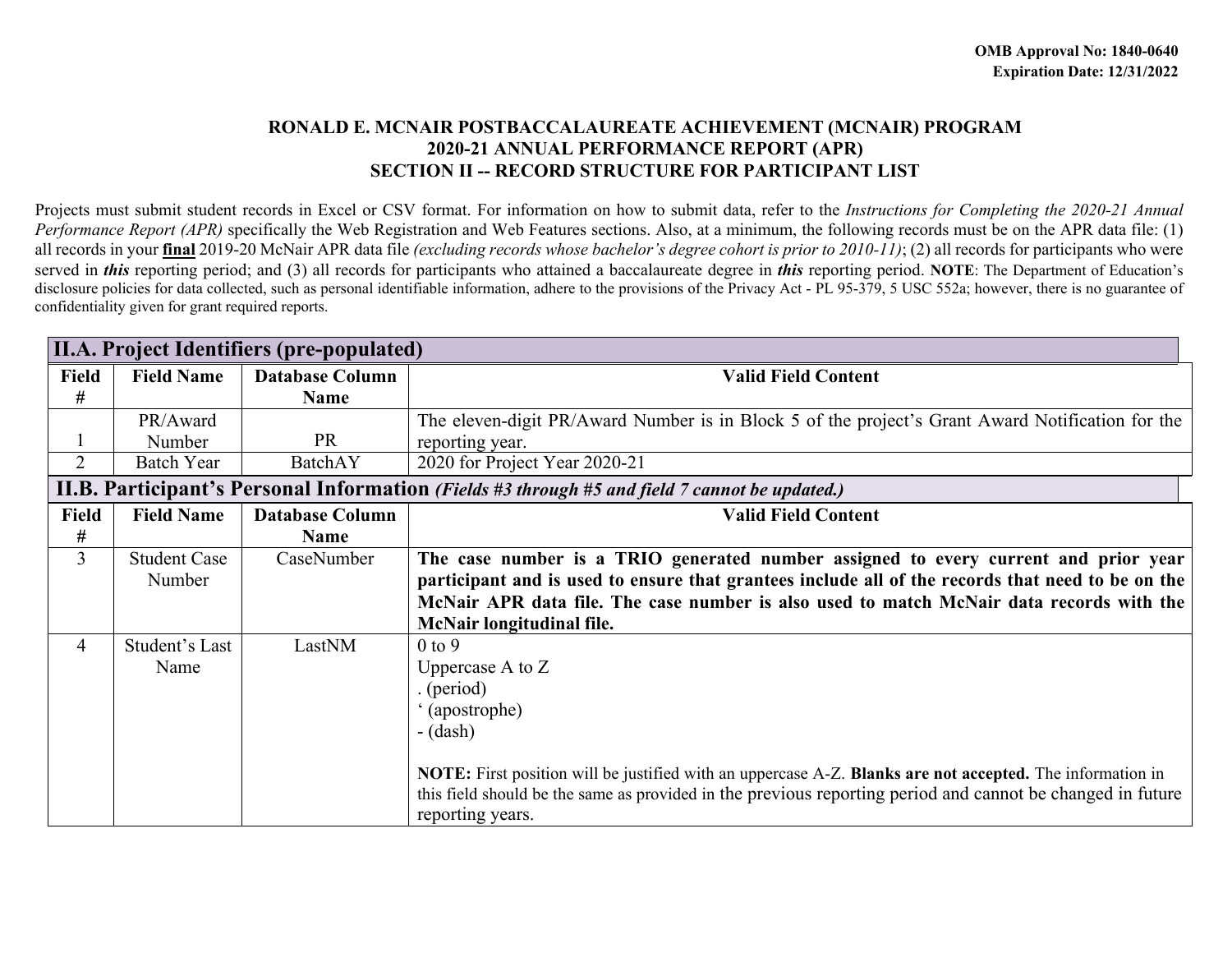| <b>Field</b>   | <b>Field Name</b> | <b>Database Column</b>                             | <b>Valid Field Content</b>                                                                                                                                                                                                                  |
|----------------|-------------------|----------------------------------------------------|---------------------------------------------------------------------------------------------------------------------------------------------------------------------------------------------------------------------------------------------|
| #              |                   | <b>Name</b>                                        |                                                                                                                                                                                                                                             |
| $\overline{5}$ | Student's First   | FirstNM                                            | $0$ to $9$                                                                                                                                                                                                                                  |
|                | Name              |                                                    | Uppercase A to Z                                                                                                                                                                                                                            |
|                |                   |                                                    | (period)                                                                                                                                                                                                                                    |
|                |                   |                                                    | '(apostrophe)                                                                                                                                                                                                                               |
|                |                   |                                                    | $-(dash)$                                                                                                                                                                                                                                   |
|                |                   |                                                    | NOTE: First position will be justified with an uppercase A-Z. Blanks are not accepted. The information in this<br>field should be the same as provided in the previous reporting period and cannot be changed in future reporting<br>years. |
| 6              | Student's         | MI                                                 | Uppercase A to $\overline{Z}$                                                                                                                                                                                                               |
|                | Middle Initial    |                                                    | $Blank = No$ response                                                                                                                                                                                                                       |
| $\tau$         | Student's         | <b>DOB</b>                                         | Participant's date of birth is:                                                                                                                                                                                                             |
|                | Date of Birth     |                                                    | Format is MM/DD/CCYY                                                                                                                                                                                                                        |
|                |                   |                                                    | $MM = 01 - 12$                                                                                                                                                                                                                              |
|                |                   |                                                    | $DD = 01 - 31$                                                                                                                                                                                                                              |
|                |                   |                                                    | $CC = 19 - 20$                                                                                                                                                                                                                              |
|                |                   |                                                    | $YY = 00 - 99$                                                                                                                                                                                                                              |
|                |                   |                                                    | $00/00/0000 =$ No response/Unknown                                                                                                                                                                                                          |
|                |                   |                                                    | NOTE: The information in this field should be the same as provided in the previous reporting period and cannot<br>be changed in future reporting years.                                                                                     |
|                |                   | <b>II.C. Participant's Demographic Information</b> |                                                                                                                                                                                                                                             |
| <b>Field</b>   | <b>Field Name</b> | <b>Database</b>                                    | <b>Valid Field Content</b>                                                                                                                                                                                                                  |
| $\#$           |                   | <b>Column Name</b>                                 |                                                                                                                                                                                                                                             |
| $\overline{8}$ | Gender            | GenderCD                                           | Participant's gender is:                                                                                                                                                                                                                    |
|                |                   |                                                    | $1 = Male$                                                                                                                                                                                                                                  |
|                |                   |                                                    | $2$ = Female<br>$0 =$ Unknown/Not disclosed                                                                                                                                                                                                 |
| 9              | Ethnicity-        | Hispanic                                           | Participant is identified as Hispanic/Latino?                                                                                                                                                                                               |
|                | Hispanic/         |                                                    | $1 = Yes$                                                                                                                                                                                                                                   |
|                | Latino            |                                                    | $2 = No$                                                                                                                                                                                                                                    |
|                |                   |                                                    | $0 =$ Unknown/Not disclosed                                                                                                                                                                                                                 |
|                |                   |                                                    | Hispanic/Latino refers to a person of Cuban, Mexican, Puerto Rican, South or Central American, or other Spanish                                                                                                                             |
|                |                   |                                                    | culture or origin, regardless of race.                                                                                                                                                                                                      |
|                |                   |                                                    |                                                                                                                                                                                                                                             |
|                |                   |                                                    |                                                                                                                                                                                                                                             |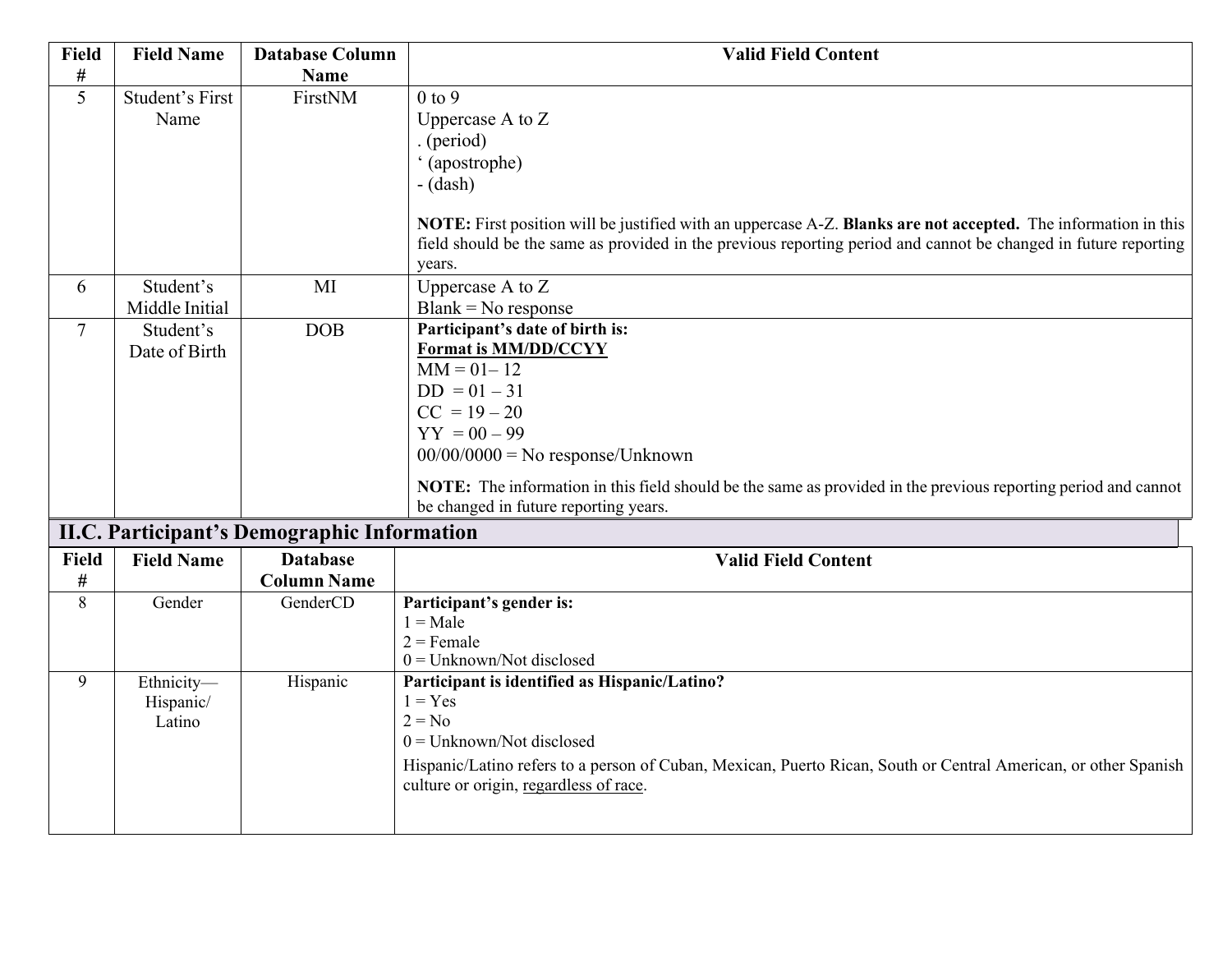| Field           | <b>Field Name</b>                                       | <b>Database</b>    | <b>Valid Field Content</b>                                                                                                                                                                                                                                                                                                                                                |
|-----------------|---------------------------------------------------------|--------------------|---------------------------------------------------------------------------------------------------------------------------------------------------------------------------------------------------------------------------------------------------------------------------------------------------------------------------------------------------------------------------|
| #               |                                                         | <b>Column Name</b> |                                                                                                                                                                                                                                                                                                                                                                           |
| $\overline{10}$ | Race-<br>American<br>Indian/Alaskan                     | AmIndAK            | Participant is identified as American Indian/Alaskan Native?<br>$1 = Yes$<br>$2 = No$                                                                                                                                                                                                                                                                                     |
|                 | Native                                                  |                    | $0 =$ Unknown/Not disclosed<br>American Indian/Alaskan Native refers to a person having origins in any of the original peoples of North and<br>South America (including Central America), and who maintains tribal affiliation or community attachment.                                                                                                                   |
| 11              | Race-Asian                                              | Asian              | Participant is identified as Asian?<br>$1 = Yes$<br>$2 = No$<br>$0 =$ Unknown/Not disclosed<br>Asian refers to a person having origins in any of the original peoples of the Far East, Southeast Asia, or the Indian<br>subcontinent, including, for example, Cambodia, China, India, Japan, Korea, Malaysia, Pakistan, the Philippine<br>Islands, Thailand, and Vietnam. |
| 12              | Race-Black<br>or African<br>American                    | BlackAfrAm         | Participant is identified as Black or African American?<br>$1 = Yes$<br>$2 = No$<br>$0 =$ Unknown/Not disclosed<br>Black or African American refers to a person having origins in any of the black racial groups of Africa. Terms<br>such as "Haitian" or "Negro" can be used in addition to "Black or African American."                                                 |
| 13              | Race-White                                              | White              | Participant is identified as White?<br>$1 = Yes$<br>$2 = No$<br>$0 =$ Unknown/Not disclosed<br>White refers to a person having origins in any of the original peoples of Europe, the Middle East, or North Africa.                                                                                                                                                        |
| 14              | Race-Native<br>Hawaiian or<br>Other Pacific<br>Islander | HIPacIslndr        | Participant is identified as Native Hawaiian or Other Pacific Islander?<br>$1 = Yes$<br>$2 = No$<br>$0 =$ Unknown/Not disclosed<br>Native Hawaiian or Other Pacific Islander refers to a person having origins in any of the original peoples of<br>Hawaii, Guam, Samoa, or other Pacific Islands.                                                                        |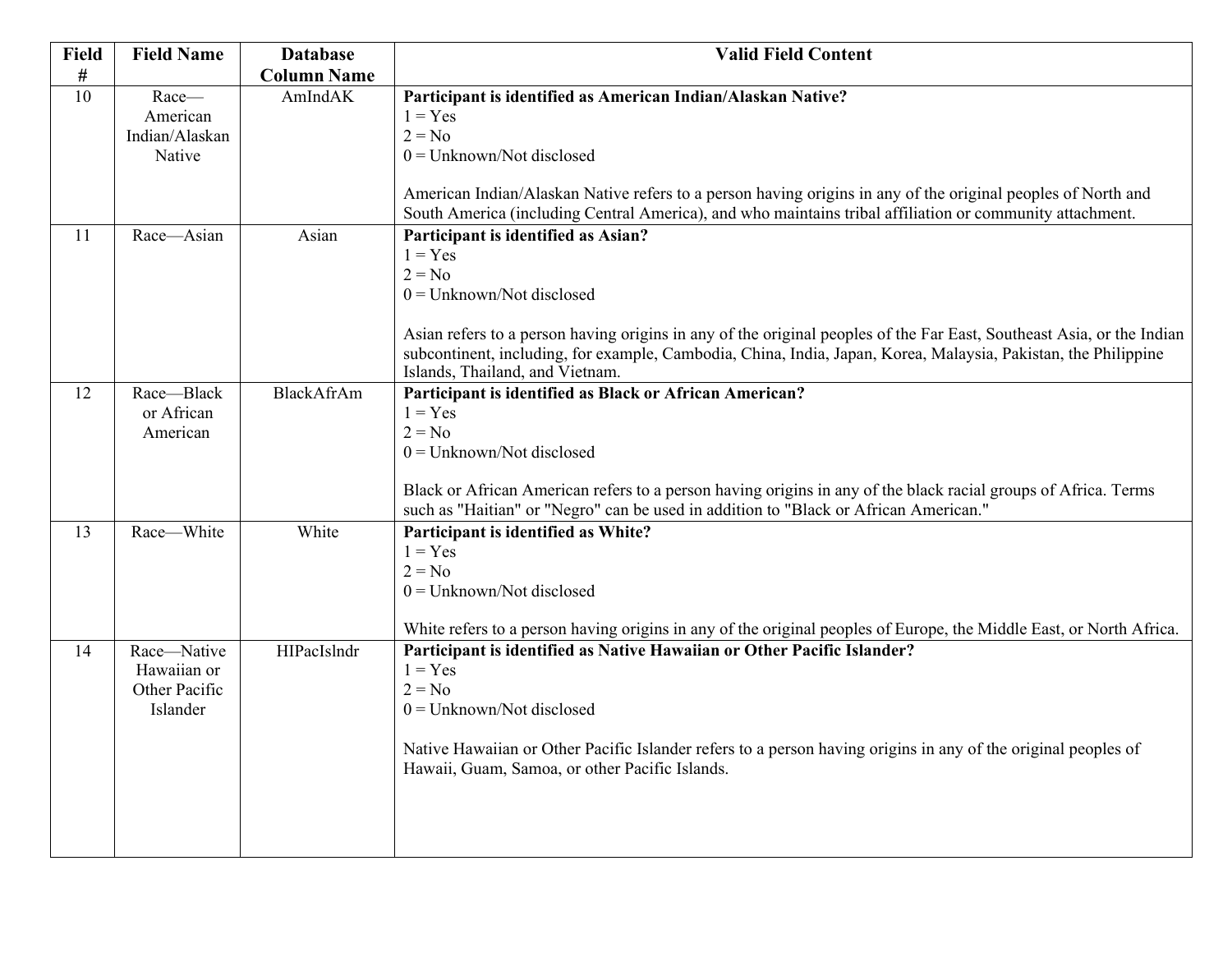|                 | II.D. Participant's Eligibility Status Information        |                                                          |                                                                                                                                                                                                                                                                                                                                                                                                                                                                                                                                                                                                                                                                                                                                                                                                                                                                                                                                                            |  |
|-----------------|-----------------------------------------------------------|----------------------------------------------------------|------------------------------------------------------------------------------------------------------------------------------------------------------------------------------------------------------------------------------------------------------------------------------------------------------------------------------------------------------------------------------------------------------------------------------------------------------------------------------------------------------------------------------------------------------------------------------------------------------------------------------------------------------------------------------------------------------------------------------------------------------------------------------------------------------------------------------------------------------------------------------------------------------------------------------------------------------------|--|
| <b>Field</b>    | <b>Field Name</b>                                         | <b>Database</b>                                          | <b>Valid Field Content</b>                                                                                                                                                                                                                                                                                                                                                                                                                                                                                                                                                                                                                                                                                                                                                                                                                                                                                                                                 |  |
| #               |                                                           | <b>Column Name</b>                                       |                                                                                                                                                                                                                                                                                                                                                                                                                                                                                                                                                                                                                                                                                                                                                                                                                                                                                                                                                            |  |
| $\overline{15}$ | Low-income                                                | EligLowInc                                               | Is the participant low-income?<br>$1 = Yes$<br>$2 = No$<br>$0 =$ Unknown                                                                                                                                                                                                                                                                                                                                                                                                                                                                                                                                                                                                                                                                                                                                                                                                                                                                                   |  |
| 16              | First-<br>generation                                      | EligFirstGen                                             | Is the participant a first-generation college student?<br>$1 = Yes$<br>$2 = No$<br>$0 =$ Unknown                                                                                                                                                                                                                                                                                                                                                                                                                                                                                                                                                                                                                                                                                                                                                                                                                                                           |  |
| 17              | Under-<br>represented<br>group                            | EligUnderrep                                             | Is the participant from a group underrepresented in graduate education?<br>$1 = Yes$ , based on race/ethnicity (see note)<br>$2 = No$<br>$3 = Yes$ , based on criteria accepted and approved by the Secretary on a case-by-case basis.<br>$0 =$ Unknown<br>NOTE: The following ethnic and racial groups are currently underrepresented in graduate education: Black<br>(non-Hispanic), Hispanic, American Indian/Alaskan Native, and Native Hawaiian or other Pacific Islander.<br>Option 3 should not be used unless the grantee has confirmed in advance with the grant program officer that<br>the eligibility criteria has been approved.                                                                                                                                                                                                                                                                                                              |  |
|                 |                                                           | <b>II.E. Participant's Enrollment Status Information</b> |                                                                                                                                                                                                                                                                                                                                                                                                                                                                                                                                                                                                                                                                                                                                                                                                                                                                                                                                                            |  |
| Field           | <b>Field Name</b>                                         | <b>Database</b>                                          | <b>Valid Field Content</b>                                                                                                                                                                                                                                                                                                                                                                                                                                                                                                                                                                                                                                                                                                                                                                                                                                                                                                                                 |  |
| $\#$            |                                                           | <b>Column Name</b>                                       |                                                                                                                                                                                                                                                                                                                                                                                                                                                                                                                                                                                                                                                                                                                                                                                                                                                                                                                                                            |  |
| 18              | First<br>Postsecondary<br>Education<br>Enrollment<br>Date | FirstEnrollDT                                            | Participant's date of first enrollment in postsecondary education is:<br>Format is MM/DD/YYYY<br>$MM = 01 - 12$<br>$DD = 01 - 31$<br>$YYYY = 1900 - 2021$<br>$00/00/0000 =$ Unknown<br>NOTE: Enter participant's date of first enrollment in postsecondary education. The first postsecondary<br>enrollment date is the first date a participant enrolled in a program of postsecondary education. For participants<br>who stopped-out for a period of time and subsequently re-enrolled, enter the date the participant first enrolled in<br>postsecondary education. Please note that this date does not include the date a participant enrolled in a high<br>school bridge-to-college program, dual enrollment program or the first enrollment date a participant took<br>college courses while enrolled in high school. Once the first postsecondary enrollment date is reported, you<br>should not have to update it in subsequent reporting periods. |  |

I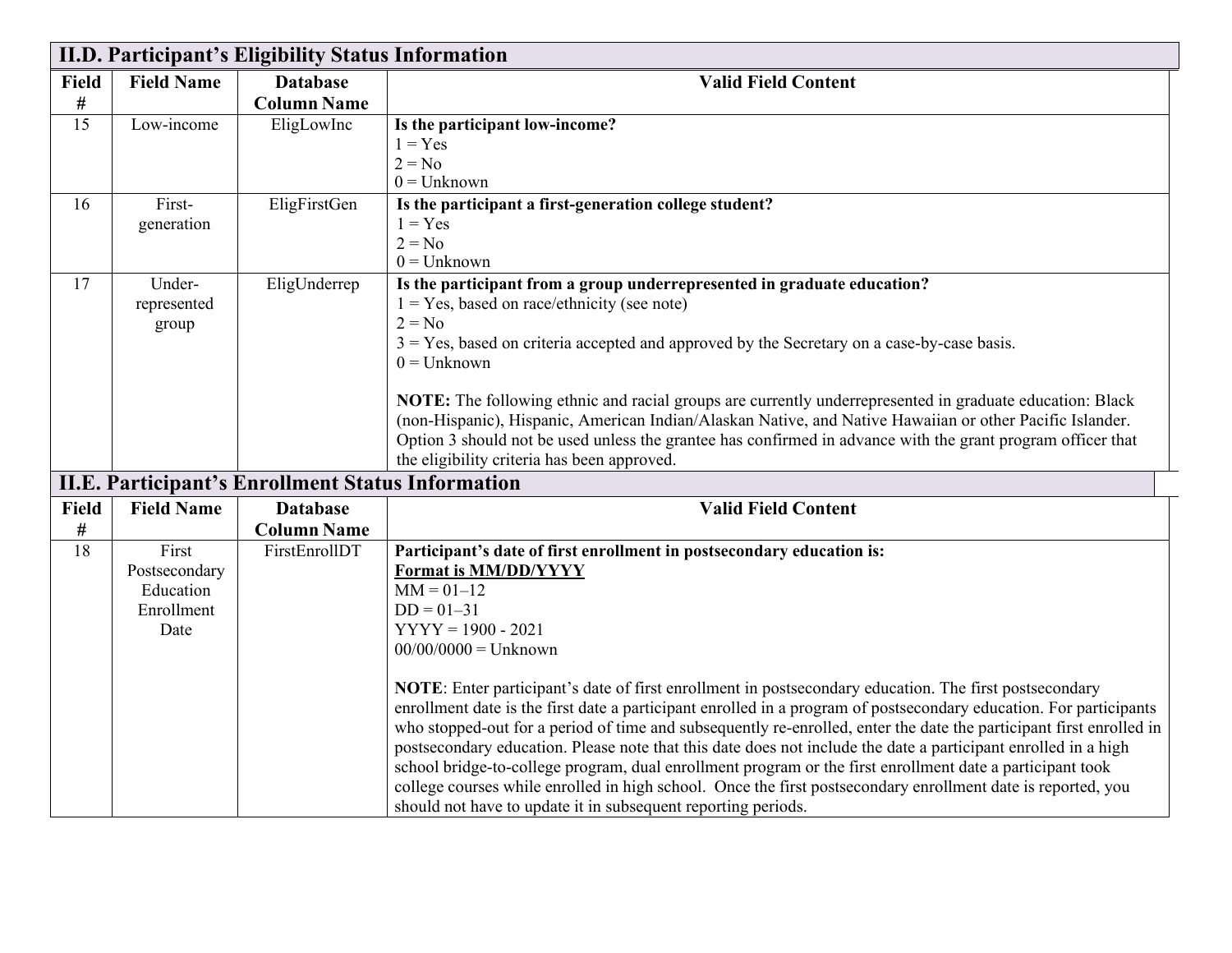| <b>Field</b> | <b>Field Name</b>                                      | <b>Database</b>    | <b>Valid Field Content</b>                                                                                                                                                                                                                                                                                                                                                                                                                                                                                                                                                                                                            |
|--------------|--------------------------------------------------------|--------------------|---------------------------------------------------------------------------------------------------------------------------------------------------------------------------------------------------------------------------------------------------------------------------------------------------------------------------------------------------------------------------------------------------------------------------------------------------------------------------------------------------------------------------------------------------------------------------------------------------------------------------------------|
| $\#$         |                                                        | <b>Column Name</b> |                                                                                                                                                                                                                                                                                                                                                                                                                                                                                                                                                                                                                                       |
| 19           | Attended<br>Community<br>College/2-Year<br>Institution | AttCommColl        | Did the participant attend a community college/2-year institution?<br>$1 = Yes$<br>$2 = No$<br>$0 =$ Unknown<br>Select "Yes" if the participant attended a community college and/or a 2-year institution following high school<br>graduation or following receipt of a GED. Once you provide a response, you should not have to update it in<br>subsequent reporting periods.                                                                                                                                                                                                                                                         |
| 20           | Project Entry<br>Date                                  | ProjEntryDT        | Participant's date of first project service is:<br><b>Format is MM/DD/YYYY</b><br>$MM = 01 - 12$<br>$DD = 01 - 31$<br>$YYYY = 1900 - 2021$<br>$00/00/0000 =$ Unknown<br><b>NOTE:</b> Once the project entry date has been reported, you should not have to update it in subsequent reporting<br>periods.                                                                                                                                                                                                                                                                                                                              |
| 21           | Grade Level at<br>Project Entry                        | EnterGradeLV       | Participant's college grade level at entry into the project is:<br>$1 = 1$ st yr., never attended<br>$2 = 1$ st yr., attended before<br>$3 = 2nd yr./sophomore$<br>$4 = 3rd$ yr./junior<br>$5 = 4$ th yr./senior<br>$6 = 5$ th yr./other undergraduate<br>$0 =$ Unknown<br>NOTE: Use options 3, 4, 5, and 6 only for students who had the required number of credits and GPA to be<br>classified, at the institution, at the time of project entry as sophomore, junior, senior, and other undergraduate,<br>respectively. Once a grade level has been reported, you should not have to update it in subsequent reporting<br>periods. |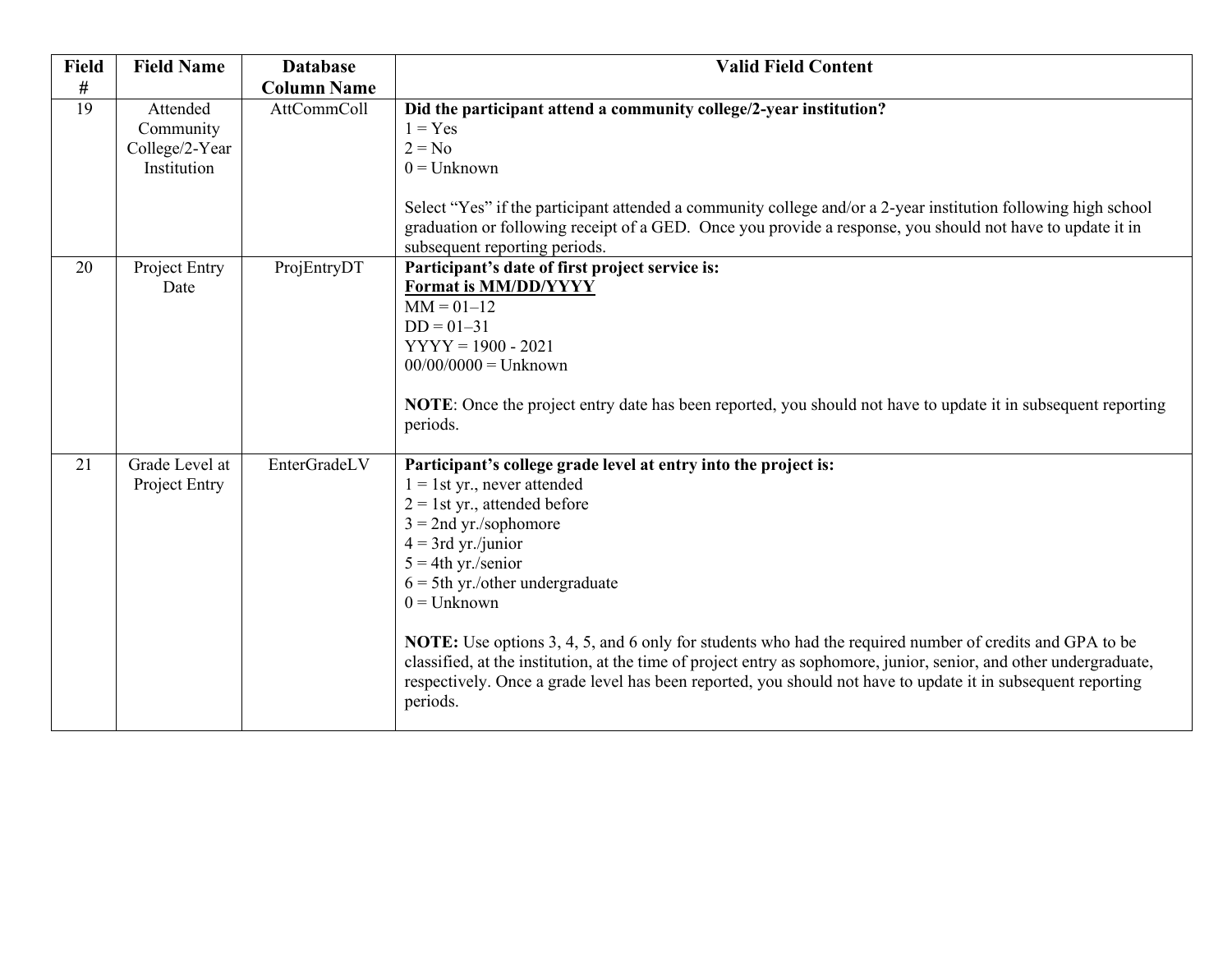| <b>Field</b> | <b>Field Name</b>                                                           | <b>Database</b>    | <b>Valid Field Content</b>                                                                                                                                                                                                                                                                                                                                                                                                                                                                                                                                                                                                                             |
|--------------|-----------------------------------------------------------------------------|--------------------|--------------------------------------------------------------------------------------------------------------------------------------------------------------------------------------------------------------------------------------------------------------------------------------------------------------------------------------------------------------------------------------------------------------------------------------------------------------------------------------------------------------------------------------------------------------------------------------------------------------------------------------------------------|
| $\#$         |                                                                             | <b>Column Name</b> |                                                                                                                                                                                                                                                                                                                                                                                                                                                                                                                                                                                                                                                        |
| 22           | Participant<br><b>Status</b><br>(during<br>academic year<br>being reported) | PartCD             | Participant is a:<br>$1 =$ New Participant<br>$2$ = Continuing Participant<br>$3 = Prior-Year$ Participant<br>4 = Prior-Year Participant, Deceased                                                                                                                                                                                                                                                                                                                                                                                                                                                                                                     |
|              |                                                                             |                    | <b>NOTES:</b><br>• A new participant is an individual who was served by the project for the first time in the 2020-21 reporting<br>period.<br>• A continuing participant is an individual who was served by the project for the first time in any prior<br>reporting period and also received services in the 2020-21 reporting period.<br>• A prior-year participant is an individual served by the project in any prior reporting period but did not<br>receive services in the 2020-21 reporting period.<br>• A prior-year participant who is deceased is an individual served by the project in any prior reporting period<br>but is now deceased. |
| 23           | Enrollment<br><b>Status</b><br>(during<br>academic year<br>being reported)  | EnrollCD           | Participant's enrollment status is:<br>$1 =$ Enrolled<br>$2 = Not Enrolled$<br>$0 =$ Unknown<br>NOTE: Select "Yes" if the participant was enrolled in undergraduate or graduate studies at any time during the<br>reporting period; otherwise, select "No". Provide this information for both undergraduate and graduate students.                                                                                                                                                                                                                                                                                                                     |
| 24           | Project<br>Participation<br>(during<br>academic year<br>being reported)     | ProjPart           | Participated in the project during:<br>$1 =$ Full academic year (both semesters or three quarters)<br>$2$ = Part of academic year (one semester or one or two quarters)<br>$3 =$ Summer only<br>$4$ = Full academic year and summer<br>$5$ = Part of academic year and summer<br>$9$ = Not applicable – prior-year participant<br>$0 =$ Unknown<br>NOTE: Complete this field for new and continuing students. Select "9" for prior-year participants.                                                                                                                                                                                                  |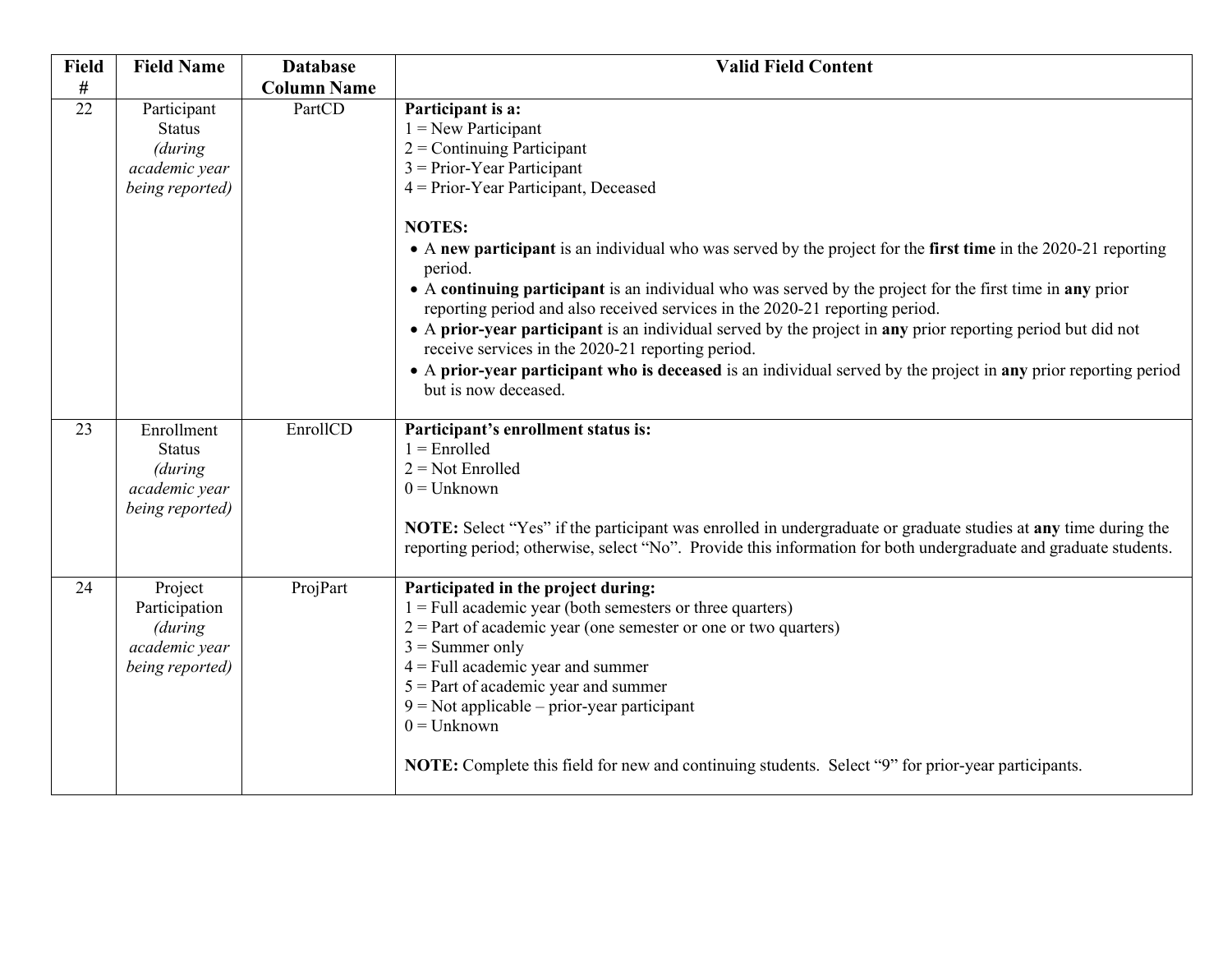| <b>Field</b><br>$\#$ | <b>Field Name</b>                                                    | <b>Database</b><br><b>Column Name</b> | <b>Valid Field Content</b>                                                                                                                                                                                                                                                                                                                                                                                                                                                                                                                                                                            |
|----------------------|----------------------------------------------------------------------|---------------------------------------|-------------------------------------------------------------------------------------------------------------------------------------------------------------------------------------------------------------------------------------------------------------------------------------------------------------------------------------------------------------------------------------------------------------------------------------------------------------------------------------------------------------------------------------------------------------------------------------------------------|
| 25                   | <b>Funding Source</b><br>(during<br>academic year<br>being reported) | FundSource                            | Type of funds used to support this participant during the reporting year are:<br>$1 =$ Federal funds only<br>$2$ = Partially supported with non-federal funds<br>$9$ = Not applicable, prior-year participant<br>$0 =$ Unknown<br><b>NOTE:</b> Complete this field for new and continuing students. Select "9" for prior-year participants.                                                                                                                                                                                                                                                           |
|                      |                                                                      |                                       | <b>II.F. Participant's Academic and Degree Status Information</b>                                                                                                                                                                                                                                                                                                                                                                                                                                                                                                                                     |
| Field<br>#           | <b>Field</b><br><b>Name</b>                                          | <b>Database Column</b><br><b>Name</b> | <b>Valid Field Content</b>                                                                                                                                                                                                                                                                                                                                                                                                                                                                                                                                                                            |
| 26                   | <b>STEM</b><br>Major                                                 | <b>STEM</b>                           | Participant's major is in:<br>1 = Math/Computer/Sciences/Engineering/Technologies ("hard sciences")<br>$2 = Social/Behavioral Sciences$<br>$3 = Non-STEM$ field<br>$4$ = Undeclared major<br>$9 = Not$ applicable, prior year participant<br>$0 =$ Unknown<br><b>NOTE:</b> For participants that were served in this reporting period, select the participant's major field of study at<br>the time of project entry. For assistance and guidance, refer to the instructions under "Definitions That Apply"<br>as well as the Main Field of Study List. For prior year participants, select option 9. |
| 27                   | Bachelor's<br>Degree (or<br>equivalent)                              | <b>BADegree</b>                       | Did the participant earn a bachelor's degree or equivalent of a bachelor's degree?<br>$1 = Yes$<br>$2 = No$<br>NOTES: Select "Yes" if the participant received a bachelor's degree (or equivalent) in this [2020-21] reporting<br>period. If the participant is on your 2019-20 McNair APR data file as having earned a bachelor's degree, you<br>must select "Yes". If the participant has not yet received a bachelor's degree (or equivalent), select "No".<br>Once you select "Yes", do not update this field in subsequent reporting periods.                                                    |
| 28                   | Date of<br>Bachelor's<br>Degree (or<br>equivalent)                   | <b>BADegreeDate</b>                   | Date participant earned bachelor's degree (or equivalent) is:<br><b>Format is MM/DD/YYYY</b><br>$MM = 01 - 12$<br>$DD = 01 - 31$<br>$YYYY = 1900 - 2021$<br>$99/99/9999$ = No bachelor's degree earned yet<br>$00/00/0000 =$ Unknown<br><b>NOTE:</b> Once you provide the date, <b>do not update</b> this field in subsequent reporting periods.                                                                                                                                                                                                                                                      |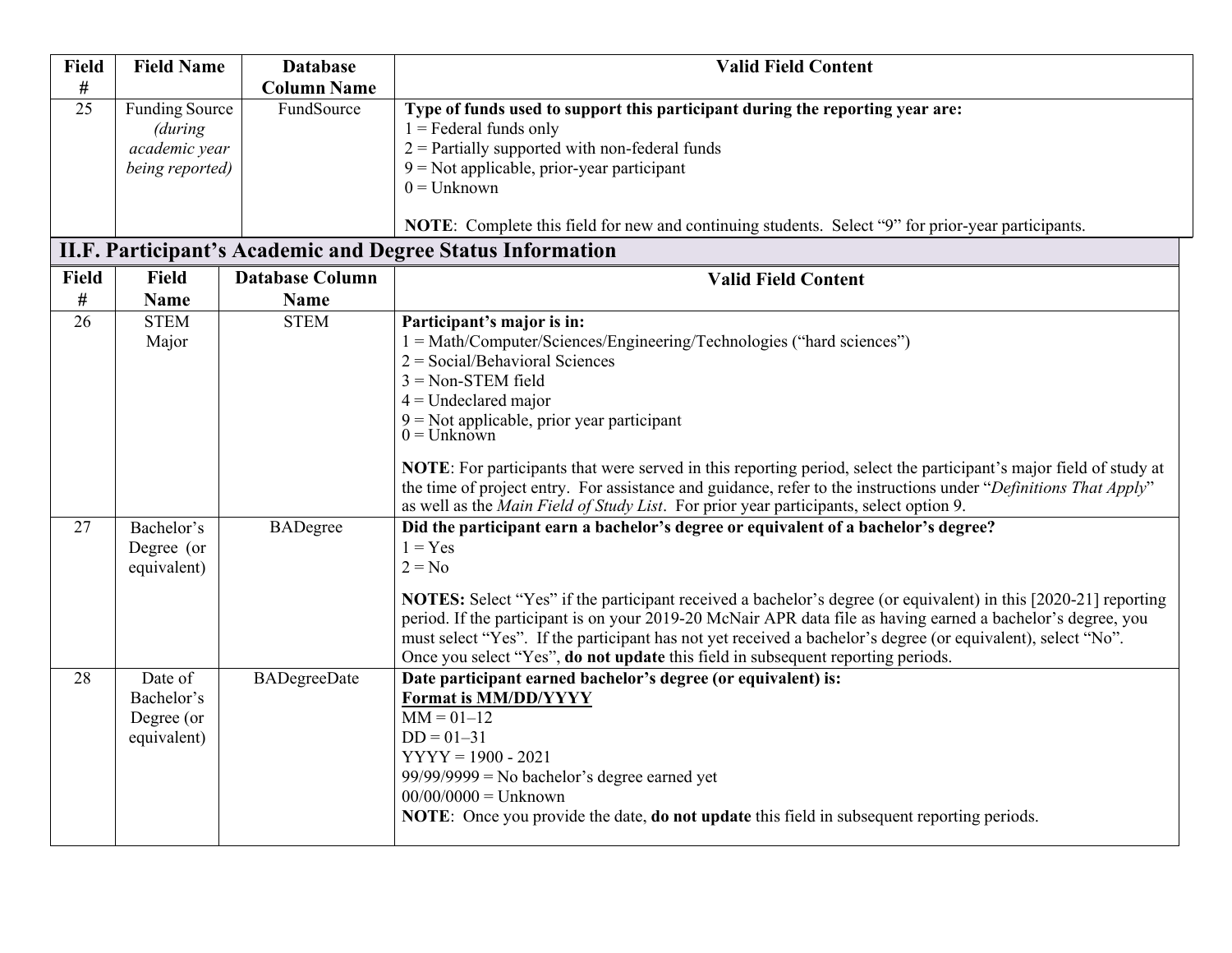| <b>Field</b> | <b>Field</b>      | <b>Database Column</b> | <b>Valid Field Content</b>                                                                                           |
|--------------|-------------------|------------------------|----------------------------------------------------------------------------------------------------------------------|
| $\#$         | <b>Name</b>       | <b>Name</b>            |                                                                                                                      |
| 29           | Graduating        | <b>BADegCohortYr</b>   | Graduating cohort year the participant earned their bachelor's degree is:                                            |
|              | Cohort Year       |                        | $10 = 2010 - 11$                                                                                                     |
|              | of                |                        | $11 = 2011 - 12$                                                                                                     |
|              | Bachelor's        |                        | $12 = 2012 - 13$                                                                                                     |
|              | Degree            |                        | $13 = 2013 - 14$                                                                                                     |
|              |                   |                        | $14 = 2014 - 15$                                                                                                     |
|              |                   |                        | $15 = 2015 - 16$<br>$16 = 2016 - 17$                                                                                 |
|              |                   |                        | $17 = 2017 - 18$                                                                                                     |
|              |                   |                        | $18 = 2018 - 19$                                                                                                     |
|              |                   |                        | $19 = 2019 - 20$                                                                                                     |
|              |                   |                        | $20 = 2020 - 21$                                                                                                     |
|              |                   |                        | 88 = Earned a bachelor's degree in a previous reporting period but failed to report it at the time.                  |
|              |                   |                        | $99 =$ No first bachelor's degree earned yet                                                                         |
|              |                   |                        | NOTE: Select option 20 (2020-21) if the participant earned a first bachelor's degree (or equivalent) in this         |
|              |                   |                        | reporting period. The graduating cohort year of the bachelor's degree should align with field #27, Bachelor's        |
|              |                   |                        | Degree (or equivalent), and field #28, Date of Bachelor's Degree. For example, if the participant earned a           |
|              |                   |                        | bachelor's degree or equivalent) on May 15, 2016, then the participant's bachelor's degree cohort year is option     |
|              |                   |                        | 15 (2015-16), field #27 is option 1 (Yes), and field #28 is 05/15/2016. Refer to your 2019-20 McNair APR data        |
|              |                   |                        | file for additional information regarding the cohort year. Once the cohort year is established, it cannot be         |
|              |                   |                        | changed in subsequent reporting periods.                                                                             |
|              |                   |                        | ** Prior participants in cohorts established earlier than 2010-11 have already been evaluated for the degree         |
|              |                   |                        | attainment standard objective and will not be evaluated by the Department for any administrative purpose. The        |
|              |                   |                        | Department will not be accepting reports for students from these cohorts on the Student Record File.                 |
| 30           | Main field        | <b>BAMainField</b>     | Participant's main field of study at the time they earned a bachelor's degree (or equivalent) is:                    |
|              | of Study          |                        |                                                                                                                      |
|              | (Bachelor's       |                        | $001$ = Not applicable, participant has not earned a bachelor's degree                                               |
|              | Degree<br>Earned) |                        | $000 =$ Unknown                                                                                                      |
|              |                   |                        |                                                                                                                      |
|              |                   |                        | NOTE: Using the Main Field of Study List located in the instructions, enter the three-digit code for the main        |
|              |                   |                        | field of study for a participant who has <b>EARNED</b> a bachelor's degree or equivalent of a bachelor's degree. If  |
|              |                   |                        | the participant is a graduate student or has earned a doctorate degree (including first professional), enter the     |
|              |                   |                        | three-digit code for the main of field of study for their undergraduate degree. For those participants with double   |
|              |                   |                        | majors, the project may use its discretion in selecting the main field of study. If the participant has not earned a |
|              |                   |                        | bachelor's degree, enter "001". If you do not know the participant's undergraduate degree main field of study,       |
|              |                   |                        | enter "000". Once you report the main field of study, do not update it in subsequent reporting periods.              |
|              |                   |                        |                                                                                                                      |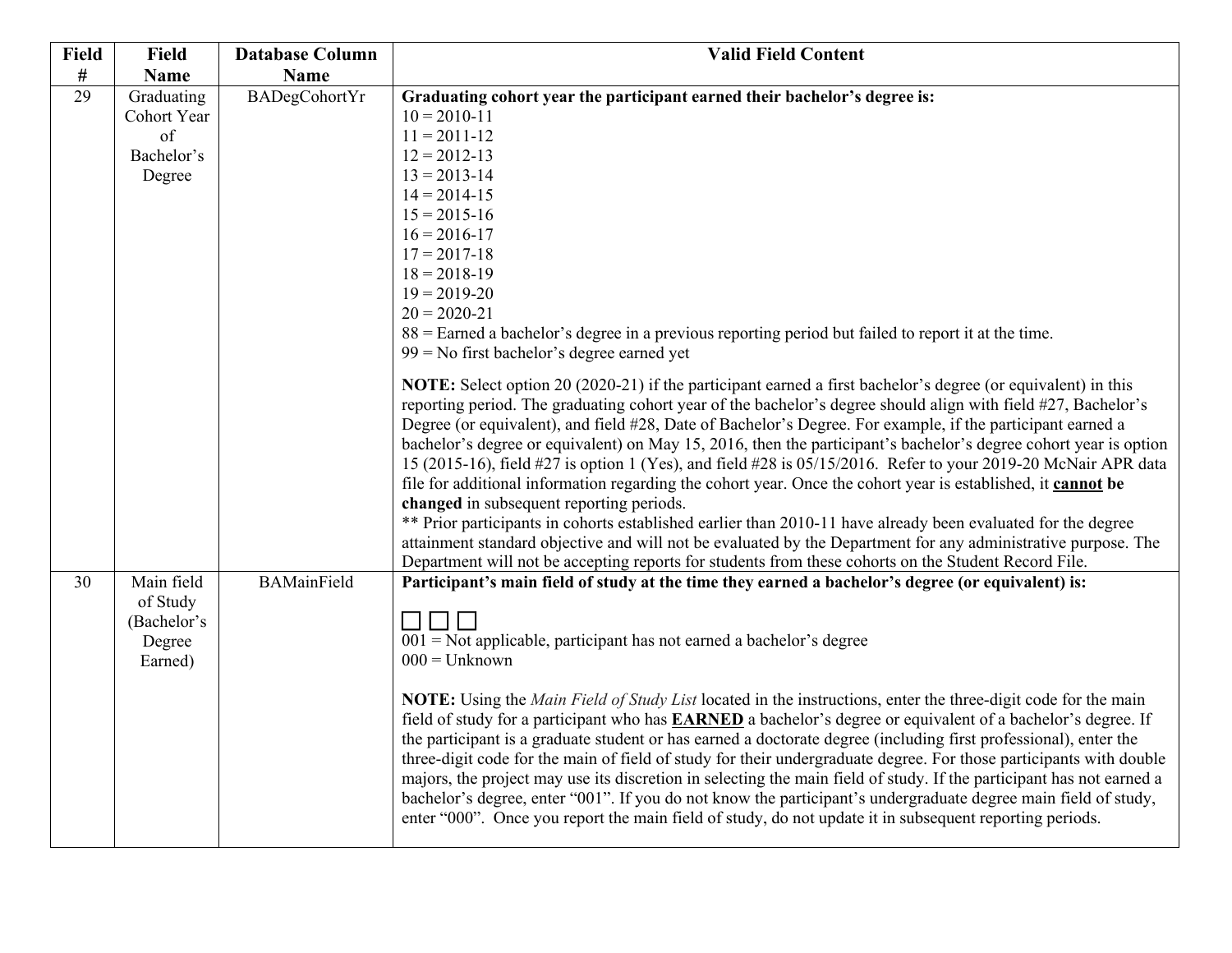| <b>Field</b> | <b>Field</b>  | <b>Database Column</b>                    | <b>Valid Field Content</b>                                                                                                               |
|--------------|---------------|-------------------------------------------|------------------------------------------------------------------------------------------------------------------------------------------|
| #            | <b>Name</b>   | <b>Name</b>                               |                                                                                                                                          |
| 31           | Cumulative    | <b>CumGPA</b>                             | Participant's cumulative GPA upon graduation with a bachelor's degree is:                                                                |
|              | GPA (upon     |                                           | 0.001 to 5.000                                                                                                                           |
|              | graduation    |                                           | $9.999$ = Not applicable, participant has not earned a bachelor's degree                                                                 |
|              | with a        |                                           | $0.000 =$ Unknown                                                                                                                        |
|              | bachelor's    |                                           | <b>NOTE:</b> If the participant has graduated with a bachelor's degree (or equivalent), enter the participant's                          |
|              | degree)       |                                           | cumulative GPA. If you do not know the participant's GPA, enter "0.000". Once you report the cumulative                                  |
|              |               |                                           | GPA, you should not have to update it in subsequent reporting periods.                                                                   |
|              |               |                                           | II.G. Participant's Research or Other Scholarly Activities Information                                                                   |
|              |               |                                           | For fields 32, 33, and 34 research or other scholarly activities means an educational activity that meets all of the following criteria: |
| $\bullet$    |               |                                           | is more rigorous than is typically available to undergraduates in a classroom setting,                                                   |
| $\bullet$    |               | is definitive in its start and end dates, |                                                                                                                                          |
|              |               |                                           | contains appropriate benchmarks for completion of various components; and                                                                |
| $\bullet$    |               |                                           | is conducted under the guidance of an appropriate faculty member with experience in the relevant discipline.                             |
| 32           | Research      | Research                                  | To what extent did the student participate in a research activity?                                                                       |
|              | $(2020 - 21)$ |                                           | $1 =$ Participated in research but did not complete all of the components of the research activity                                       |
|              | academic      |                                           | $2$ = Participated and completed all of the components of the research activity                                                          |
|              | year)         |                                           | $3 = Did$ not participate in research                                                                                                    |
|              |               |                                           | $99 =$ Prior-year participant                                                                                                            |
|              |               |                                           | $0 =$ Unknown                                                                                                                            |
|              |               |                                           |                                                                                                                                          |
| 33           | Other         | OthSchlAct                                | To what extent did the student participate in a scholarly activity?                                                                      |
|              | Scholarly     |                                           | $1$ = Participated in a scholarly activity but did not complete all of the components of the scholarly activity                          |
|              | Activity      |                                           | $2$ = Participated and completed all of the components of the scholarly activity                                                         |
|              | $(2020-21)$   |                                           | $3 = Did$ not participate in a scholarly activity                                                                                        |
|              | academic      |                                           | $99$ = Prior-year participant                                                                                                            |
|              | year)         |                                           | $0 =$ Unknown                                                                                                                            |
|              |               |                                           |                                                                                                                                          |
| 34           | McNair        | MCNRsrchIntern                            | To what extent did the student participate in a McNair research internship activity?                                                     |
|              | Research      |                                           | $1 =$ Participated in a McNair research internship activity but did not complete all of the components of the                            |
|              | Internship    |                                           | McNair research internship activity                                                                                                      |
|              | $(2020 - 21)$ |                                           | $2$ = Participated and completed all of the components of the McNair research internship activity                                        |
|              | academic      |                                           | $3 = Did$ not participate in a McNair research internship activity                                                                       |
|              | year)         |                                           | $99$ = Prior-year participant                                                                                                            |
|              |               |                                           | $0 =$ Unknown                                                                                                                            |
|              |               |                                           | Note: The regulations under §647.11(b) requires that each participant given a summer research internship                                 |
|              |               |                                           | (i.e., McNair stipend) will have completed his or her sophomore year of study.                                                           |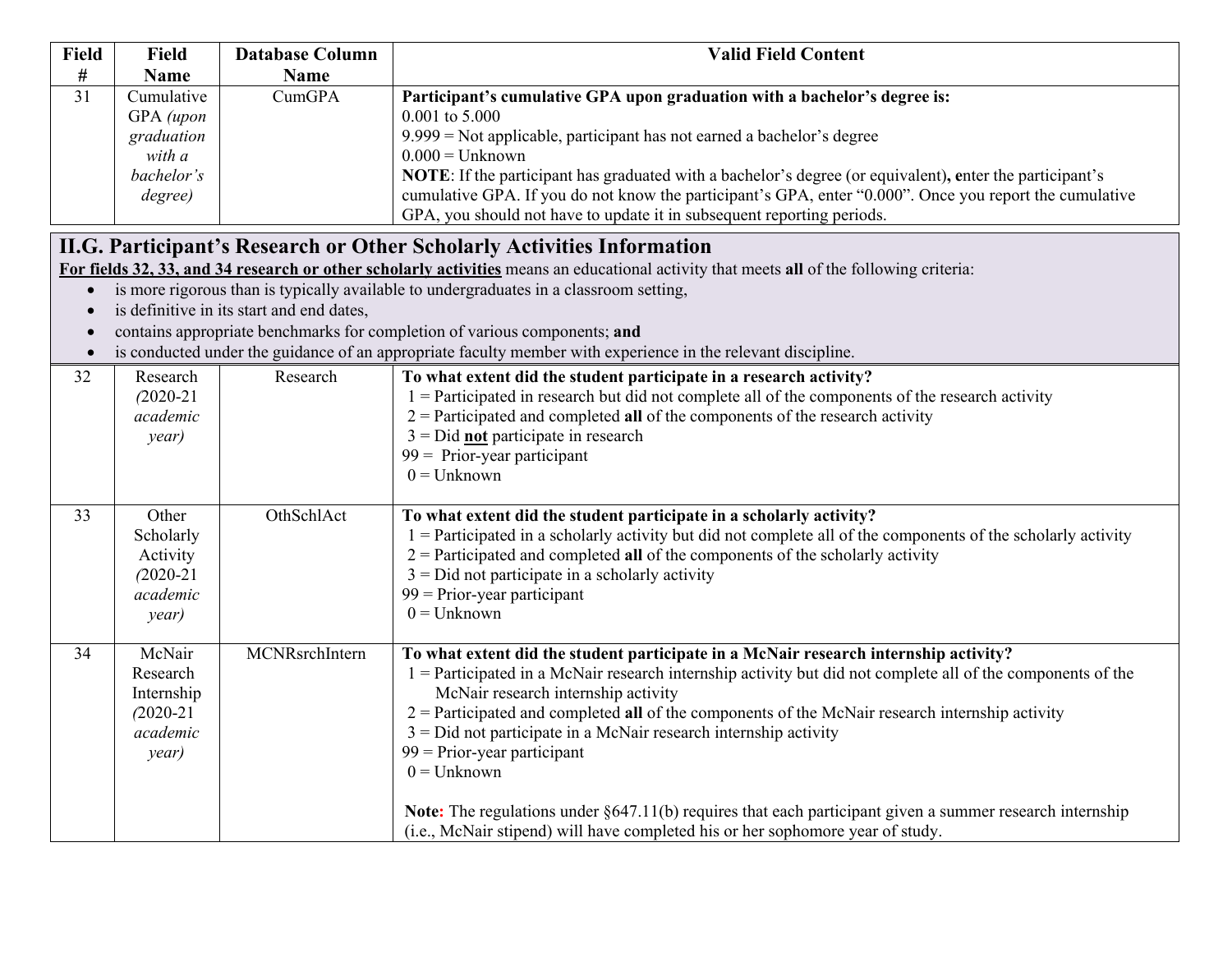# **II.H. Participant's Graduate School Status Information**

**Fields 35 – 37** reference students' status during the academic year being reported (2020-21).

| Field | <b>Field Name</b>                                                            | <b>Database Column</b> | <b>Valid Field Content</b>                                                                                                                                                                                                                                                                                                                                                                                                                                                                                                                                                                                                                                                                                                                                                                                                                                                                                                                                                       |
|-------|------------------------------------------------------------------------------|------------------------|----------------------------------------------------------------------------------------------------------------------------------------------------------------------------------------------------------------------------------------------------------------------------------------------------------------------------------------------------------------------------------------------------------------------------------------------------------------------------------------------------------------------------------------------------------------------------------------------------------------------------------------------------------------------------------------------------------------------------------------------------------------------------------------------------------------------------------------------------------------------------------------------------------------------------------------------------------------------------------|
| $\#$  |                                                                              | Name                   |                                                                                                                                                                                                                                                                                                                                                                                                                                                                                                                                                                                                                                                                                                                                                                                                                                                                                                                                                                                  |
| 35    | Graduate<br>School<br>Admissions<br>Test<br>(Bachelor's<br>Degree<br>Earned) | GradAdmTest            | Did the participant complete a graduate school admissions test?<br>$1 = Yes$<br>$2 = No$<br>$99$ = Not applicable (for participants who were not required to take a graduate admissions test or have not<br>yet earned a bachelor's degree)<br>$0 =$ Unknown<br>NOTE: Select "Yes" only if the participant has earned a bachelor's degree (or equivalent) and has taken a<br>graduate admissions test. Select "No" if the participant has not earned a bachelor's degree (or equivalent)<br>regardless of whether or not they have taken a graduate admissions test. If you do not know if the<br>participant has taken a graduate admissions test, select "0" (Unknown). If a participant has taken multiple<br>admissions tests, only select "Yes" at the time the participant earned their bachelor's degree (or equivalent).<br>Once you provide a response, you should not have to update it in subsequent reporting periods.                                               |
| 36    | Date of First<br>Graduate<br>School<br>Enrollment                            | FirstGradEnrollDT      | Graduate student's first enrollment date in graduate school is:<br>Format is MM/DD/YYYY<br>$MM = 01 - 12$<br>$DD = 01 - 31$<br>$YYYY = 1900 - 2021$<br>$99/99/9999$ = Has not yet enrolled in graduate school<br>$00/00/0000 =$ Unknown<br><b>NOTES:</b><br>• Enter the date the participant FIRST enrolled in graduate school.<br>• Typically, the date of first graduate school enrollment is between August 1 and July 31 of the next<br>academic year.<br>• Do not enter the date the participant was accepted for enrollment unless both dates are the same. For<br>example, if the participant was accepted for enrollment on June 1, 2020 but they first enrolled in<br>graduate school on August 25, 2020, enter 8/25/2020.<br>• If you do not know the exact date, use 15 for the day and use your best estimate for the month and year.<br>• Once you report the first enrollment date in graduate school, <b>do not</b> update it in subsequent reporting<br>periods. |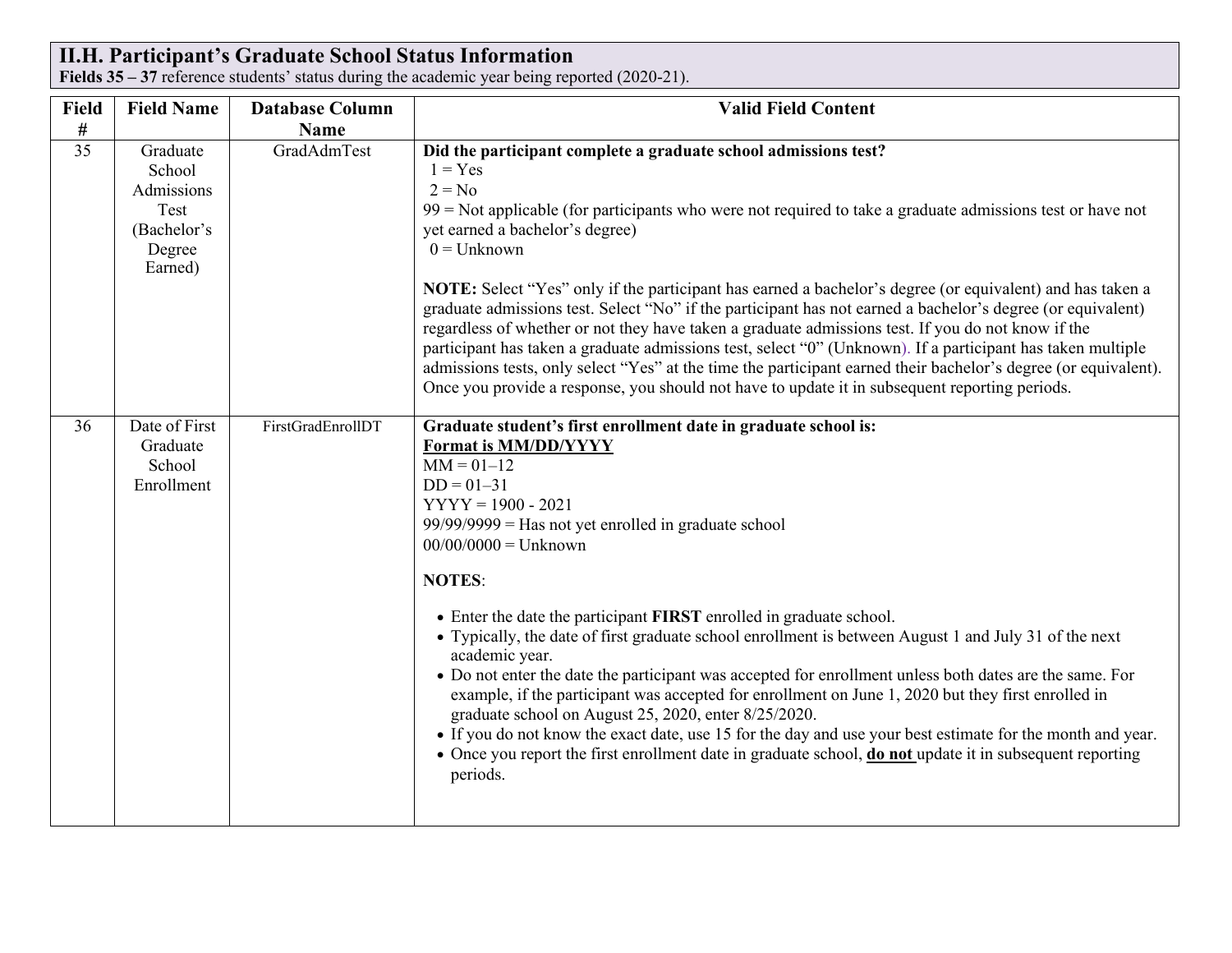| <b>Field</b>    | <b>Field Name</b>                                                                                                | <b>Database Column</b>  | <b>Valid Field Content</b>                                                                                                                                                                                                                                                                                                                                                                                                                                                                                                                                                                                                                                                                                                                                                                                                                                                                                                                                                                                                                                                                                                                                                                                                                                                                                                                                                                                                                                                                                                                                                                                                                                                                                                                                                                                                                                                                            |
|-----------------|------------------------------------------------------------------------------------------------------------------|-------------------------|-------------------------------------------------------------------------------------------------------------------------------------------------------------------------------------------------------------------------------------------------------------------------------------------------------------------------------------------------------------------------------------------------------------------------------------------------------------------------------------------------------------------------------------------------------------------------------------------------------------------------------------------------------------------------------------------------------------------------------------------------------------------------------------------------------------------------------------------------------------------------------------------------------------------------------------------------------------------------------------------------------------------------------------------------------------------------------------------------------------------------------------------------------------------------------------------------------------------------------------------------------------------------------------------------------------------------------------------------------------------------------------------------------------------------------------------------------------------------------------------------------------------------------------------------------------------------------------------------------------------------------------------------------------------------------------------------------------------------------------------------------------------------------------------------------------------------------------------------------------------------------------------------------|
| $\#$            |                                                                                                                  | <b>Name</b>             |                                                                                                                                                                                                                                                                                                                                                                                                                                                                                                                                                                                                                                                                                                                                                                                                                                                                                                                                                                                                                                                                                                                                                                                                                                                                                                                                                                                                                                                                                                                                                                                                                                                                                                                                                                                                                                                                                                       |
| $\overline{37}$ | Graduate<br>Institution<br>First<br>Attended                                                                     | GradIPEDSID             | Participant's NCES IPEDS ID of the graduate institution first attended is:<br>888888 = Not applicable, participant has not completed undergraduate studies or has completed<br>undergraduate studies but did not enroll in graduate school<br>$000000 =$ Unknown<br>Enter the six-digit postsecondary institution NCES IPEDS ID for graduate institution first attended. Enter<br>"888888" if the participant has not completed undergraduate studies or has completed undergraduate studies<br>but did not enroll in graduate school. If you do not know the participant's graduate institution first attended<br>or the participant enrolled in an institution not listed in IPEDS (includes international institution), enter<br>"000000". You can obtain the IPEDS ID from the following web site: http://nces.ed.gov/globallocator.<br>Once you report the graduate institution first attended NCES IPEDS ID, you should not have to update it in                                                                                                                                                                                                                                                                                                                                                                                                                                                                                                                                                                                                                                                                                                                                                                                                                                                                                                                                                |
|                 |                                                                                                                  |                         | subsequent reporting periods.                                                                                                                                                                                                                                                                                                                                                                                                                                                                                                                                                                                                                                                                                                                                                                                                                                                                                                                                                                                                                                                                                                                                                                                                                                                                                                                                                                                                                                                                                                                                                                                                                                                                                                                                                                                                                                                                         |
|                 |                                                                                                                  |                         | NOTE on fields 38 and 39 only: These fields reference the students' status at the beginning of the <i>upcoming</i> academic year (2021-22).                                                                                                                                                                                                                                                                                                                                                                                                                                                                                                                                                                                                                                                                                                                                                                                                                                                                                                                                                                                                                                                                                                                                                                                                                                                                                                                                                                                                                                                                                                                                                                                                                                                                                                                                                           |
| 38              | Graduate<br>School<br>Enrollment<br><b>Status</b><br>(at the<br>beginning of<br>the 2021-22<br>academic<br>year) | <b>GradEnrollStatus</b> | Participant's graduate enrollment status by the Fall term of the 2021-22 academic year is:<br>1 = Enrolled in a postbaccalaureate degree program (for participants who received a bachelor's degree or<br>equivalent in the 2020-21 reporting period)<br>$2 = Did$ not enroll in a postbaccalaureate degree program (for participants who received a bachelor's degree<br>or equivalent in the 2020-21 reporting period)<br>$3 =$ Did not enroll in a postbaccalaureate degree program (for participants who received a bachelor's degree<br>or equivalent in the 2020-21 reporting period but did not enroll by the Fall term of the 2021-22 academic<br>year because the participant enrolled in competitive programs or activities such as Fulbright,<br>AmeriCorps, Teach Abroad, etc.)<br>4 = Did not enroll in a postbaccalaureate degree program (for participants who received a bachelor's degree<br>or equivalent in the 2020-21 reporting period but did not enroll by the Fall term of the 2021-22 academic<br>year in a postbaccalaureate degree program because the participant died)<br>$5 =$ Other (for students who did not receive a bachelor's degree or equivalent in this reporting period)<br>$0 =$ Unknown<br>Select option #1 if the student received a bachelor's degree (or equivalent) in <i>this</i> reporting period and<br>enrolled in a postbaccalaureate degree program by the Fall term of the 2021-22 academic year.<br>Select option #2 if the student received a bachelor's degree (or equivalent) in this reporting period but did<br>not enroll in a postbaccalaureate degree program by the Fall term of the 2021-22 academic year.<br>Select option #3 if the student received a bachelor's degree (or equivalent) in this reporting period but did<br>not enroll in a postbaccalaureate degree program by the Fall term of the 2021-22 academic year because |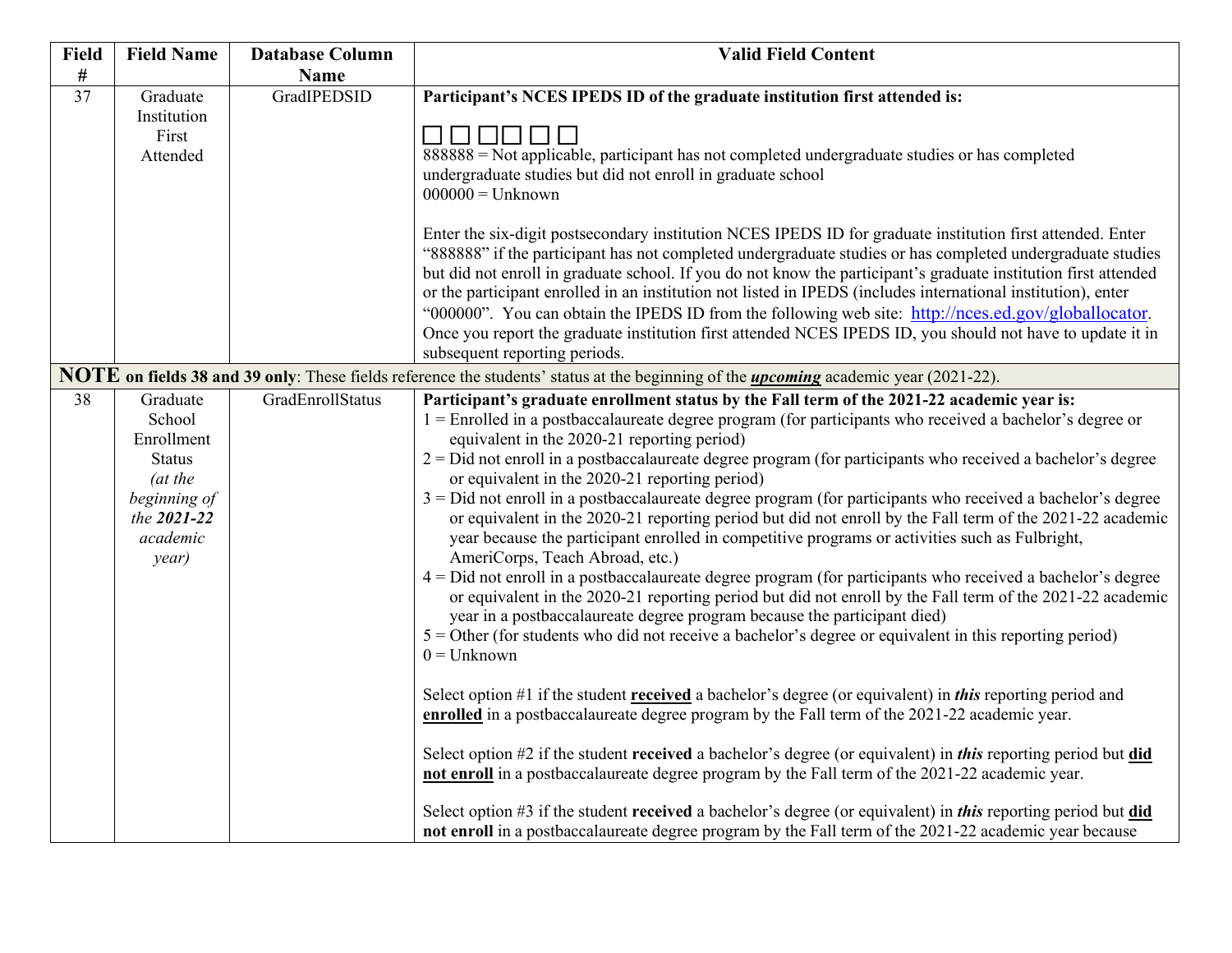| Field | <b>Field Name</b>                       | <b>Database Column</b>  | <b>Valid Field Content</b>                                                                                                                                                                                                                                                                                                                                  |
|-------|-----------------------------------------|-------------------------|-------------------------------------------------------------------------------------------------------------------------------------------------------------------------------------------------------------------------------------------------------------------------------------------------------------------------------------------------------------|
| $\#$  |                                         | Name                    |                                                                                                                                                                                                                                                                                                                                                             |
|       |                                         |                         | they enrolled and/or participated in competitive programs or activities such as Fulbright, AmeriCorps, Teach<br>Abroad, etc.<br>Select option #4 if the student received a bachelor's degree (or equivalent) in this reporting period but did<br>not enroll in a postbaccalaureate degree program by the Fall term of the 2021-22 academic year because the |
|       |                                         |                         | student died.                                                                                                                                                                                                                                                                                                                                               |
|       |                                         |                         | Select option #5 if the student did not receive a bachelor's degree (or equivalent) in this reporting period or<br>received a bachelor's degree (or equivalent) in a previous reporting period.                                                                                                                                                             |
|       |                                         |                         | NOTES: If you selected option 1, 2, or 3, you must always update this field in subsequent reporting periods.<br>Graduate education is defined as "studies beyond the bachelor's degree leading to a<br>postbaccalaureate degree.                                                                                                                            |
| 39    | First-Year                              | PersistStatus 1stYrGrad | Graduate enrollment status at the beginning of the 2021-22 academic year for a first-year graduate                                                                                                                                                                                                                                                          |
|       | Graduate                                |                         | student is:                                                                                                                                                                                                                                                                                                                                                 |
|       | Student<br>Persistence                  |                         | $1 = Still$ enrolled in a postbaccalaureate degree program (for participants who were 1st year graduate<br>students in the 2020-21 reporting period)                                                                                                                                                                                                        |
|       | <b>Status</b>                           |                         | $2 =$ No longer enrolled in a postbaccalaureate degree program (for participants who were 1st year graduate                                                                                                                                                                                                                                                 |
|       | (at the                                 |                         | students in the 2020-21 reporting period)                                                                                                                                                                                                                                                                                                                   |
|       | beginning of<br>the 2021-22<br>academic |                         | $3 =$ No longer enrolled in a postbaccalaureate program (for participants who were 1st year graduate students<br>in the 2020-21 reporting period but did not enroll in a graduate degree program at the beginning of the<br>2021-22 academic year because the participant completed an accelerated graduate program)                                        |
|       | year)                                   |                         | $4 =$ No longer enrolled in a postbaccalaureate degree program (for participants who were 1st year graduate<br>students in the 2020-21 reporting period but did not enroll in a postbaccalaureate degree program at the<br>beginning of the 2021-22 academic year because the participant died)                                                             |
|       |                                         |                         | $5 =$ Other (for students who were not first-year graduate students in this reporting period)                                                                                                                                                                                                                                                               |
|       |                                         |                         | $0 =$ Unknown                                                                                                                                                                                                                                                                                                                                               |
|       |                                         |                         | Select option #1 if the participant was a first-year graduate student in this reporting period and was still<br>enrolled in a postbaccalaureate degree program at the beginning of the 2021-22 academic year.                                                                                                                                               |
|       |                                         |                         | Select option #2 if the participant was a first-year graduate student in this reporting period and was not<br>enrolled in a postbaccalaureate degree program at the beginning of the 2021-22 academic year.                                                                                                                                                 |
|       |                                         |                         | Select option #3 if the participant was a first-year graduate student in this reporting period and was not<br>enrolled in a postbaccalaureate degree program at the beginning of the 2021-22 academic year because the<br>participant completed an accelerated graduate program.                                                                            |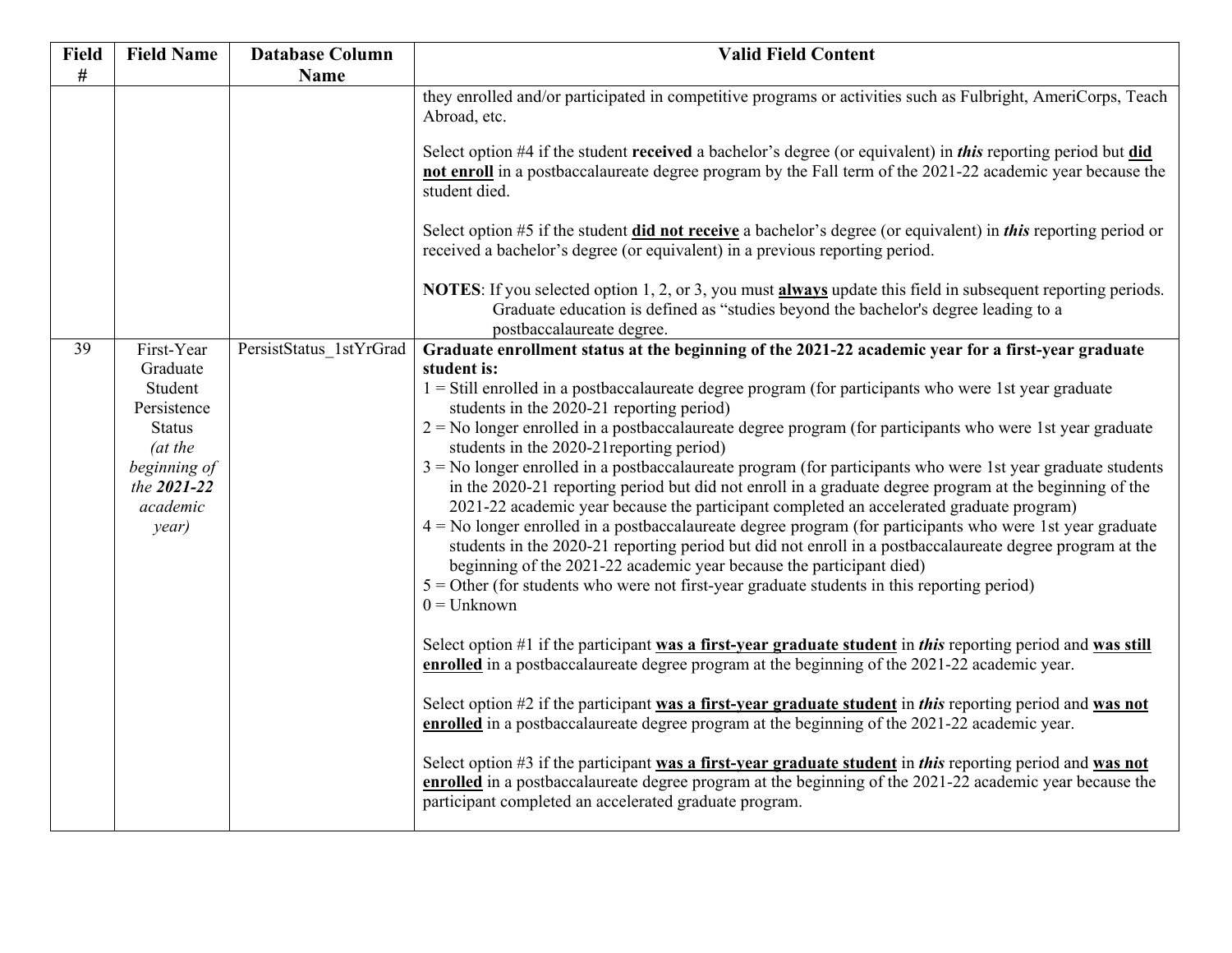| Field | <b>Field Name</b>                                                                       | <b>Database Column</b> | <b>Valid Field Content</b>                                                                                                                                                                                                                                                                                                                                                                                                                                                                                                                                                                                                                                                                                                                                                                                                                                                                                                                                                                                                                                                                                                                                                                                                                                                                                                                                                                                                                                                                                                                                                                                                                                                                                                                                                                                                                                                                                                                                                                                                                                                                                                                                                                 |
|-------|-----------------------------------------------------------------------------------------|------------------------|--------------------------------------------------------------------------------------------------------------------------------------------------------------------------------------------------------------------------------------------------------------------------------------------------------------------------------------------------------------------------------------------------------------------------------------------------------------------------------------------------------------------------------------------------------------------------------------------------------------------------------------------------------------------------------------------------------------------------------------------------------------------------------------------------------------------------------------------------------------------------------------------------------------------------------------------------------------------------------------------------------------------------------------------------------------------------------------------------------------------------------------------------------------------------------------------------------------------------------------------------------------------------------------------------------------------------------------------------------------------------------------------------------------------------------------------------------------------------------------------------------------------------------------------------------------------------------------------------------------------------------------------------------------------------------------------------------------------------------------------------------------------------------------------------------------------------------------------------------------------------------------------------------------------------------------------------------------------------------------------------------------------------------------------------------------------------------------------------------------------------------------------------------------------------------------------|
| $\#$  |                                                                                         | <b>Name</b>            |                                                                                                                                                                                                                                                                                                                                                                                                                                                                                                                                                                                                                                                                                                                                                                                                                                                                                                                                                                                                                                                                                                                                                                                                                                                                                                                                                                                                                                                                                                                                                                                                                                                                                                                                                                                                                                                                                                                                                                                                                                                                                                                                                                                            |
|       |                                                                                         |                        | Select option #4 if the participant was a first-year graduate student in this reporting period and was not<br>enrolled in a postbaccalaureate degree program at the beginning of the 2021-22 academic year because the<br>participant died.                                                                                                                                                                                                                                                                                                                                                                                                                                                                                                                                                                                                                                                                                                                                                                                                                                                                                                                                                                                                                                                                                                                                                                                                                                                                                                                                                                                                                                                                                                                                                                                                                                                                                                                                                                                                                                                                                                                                                |
|       |                                                                                         |                        | Select option $#5$ if the participant was not a first-year graduate student in this reporting period.                                                                                                                                                                                                                                                                                                                                                                                                                                                                                                                                                                                                                                                                                                                                                                                                                                                                                                                                                                                                                                                                                                                                                                                                                                                                                                                                                                                                                                                                                                                                                                                                                                                                                                                                                                                                                                                                                                                                                                                                                                                                                      |
|       |                                                                                         |                        | NOTES: If you selected option 1, 2, or 3, you must always update this field in subsequent reporting<br>periods. Graduate education is defined as "studies beyond the bachelor's degree leading to a<br>postbaccalaureate degree.                                                                                                                                                                                                                                                                                                                                                                                                                                                                                                                                                                                                                                                                                                                                                                                                                                                                                                                                                                                                                                                                                                                                                                                                                                                                                                                                                                                                                                                                                                                                                                                                                                                                                                                                                                                                                                                                                                                                                           |
|       |                                                                                         |                        | NOTE on fields 40 – 47 only: These fields reference students' status during the academic year being reported (2020-21).                                                                                                                                                                                                                                                                                                                                                                                                                                                                                                                                                                                                                                                                                                                                                                                                                                                                                                                                                                                                                                                                                                                                                                                                                                                                                                                                                                                                                                                                                                                                                                                                                                                                                                                                                                                                                                                                                                                                                                                                                                                                    |
| 40    | <b>Current Year</b><br>of Graduate<br>Study<br>(during<br>academic<br>year<br>reported) | YRGradStudy            | Participant's current year of graduate study is:<br>$1 = 1$ st yr. graduate/professional including those who received program services as an undergraduate during<br>the reporting year<br>$2 = 2$ nd yr. graduate/professional<br>$3 = 3$ rd yr. graduate/professional<br>$4 = Beyond 3rd yr. graduate/professional program$<br>$5 =$ Other<br>$98$ = Participant was previously recorded as a 1 <sup>st</sup> yr. graduate/professional student incorrectly<br>$99$ = Not enrolled in a graduate degree program during the academic year being reported including all<br>undergraduate students who are not enrolled in graduate school in this reporting period<br>$0 =$ Unknown<br><b>NOTES:</b><br>• Select option 1 if the participant is a "1st year graduate/professional" in this reporting period.<br>• If you select option 1, please ensure that the date in field 36 (Date of First Graduate School Enrollment)<br>is within the 2020-21 academic year.<br>• For the purposes of reporting the date of first graduate school enrollment, the academic year is generally<br>between August 1 and July 31.<br>• If the participant is a new entrant in a doctorate program, do not select option 1; rather count the years in<br>graduate school including the years in a master's program and select the appropriate option.<br>• For the purposes of APR reporting, a participant can only be a "1st year graduate/professional" once;<br>therefore, you should update this field annually. For example, if the participant was a first-year graduate<br>in 2019-20, then you must update this field to something other than "1st year graduate/professional".<br>• A participant cannot revert to an earlier graduate level. A participant's year of graduate study should<br>increase by one if they enrolled in the reporting period.<br>• Select option 98 if in a previous APR the participant was incorrectly listed as having already entered a<br>graduate program. A participant cannot be reported as a $1st$ yr. graduate/professional student in more<br>than one APR reporting period. For example, if the student was reported as a first-year graduate student |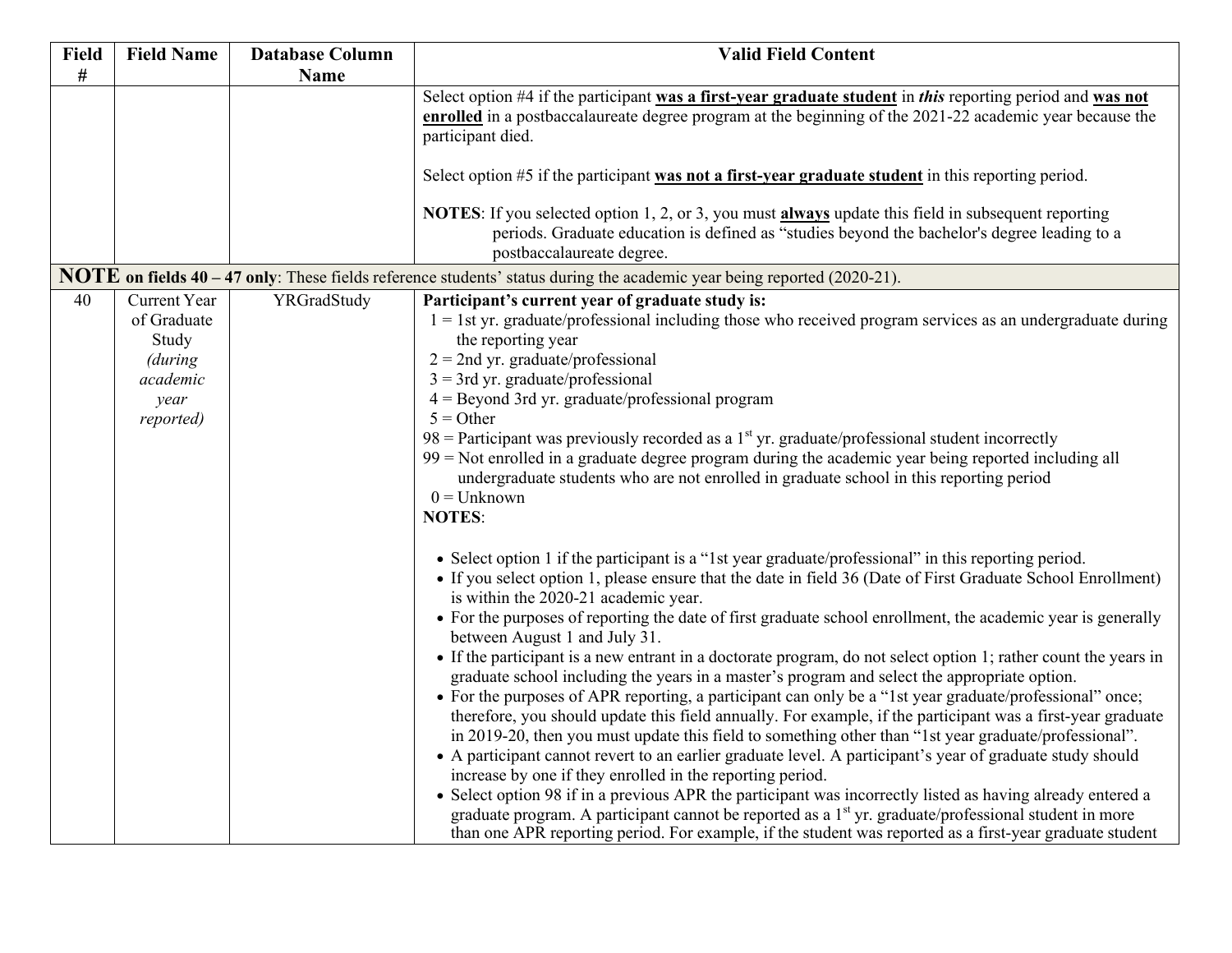| <b>Field</b> | <b>Field Name</b>  | <b>Database Column</b> | <b>Valid Field Content</b>                                                                                                     |
|--------------|--------------------|------------------------|--------------------------------------------------------------------------------------------------------------------------------|
| #            |                    | <b>Name</b>            |                                                                                                                                |
|              |                    |                        | in 2019-20 but it has since been determined that he/she is a first-year graduate student in 2020-21, then<br>select option 98. |
| 41           | Graduate           | GradStudField          | Graduate student's main field of study at time of entry into graduate school is:                                               |
|              | Student's          |                        |                                                                                                                                |
|              | Main Field of      |                        | $\Box$                                                                                                                         |
|              | Study (at time     |                        | $001$ = Not applicable, participant did not (has not) enroll in graduate school                                                |
|              | <i>of entry</i> )  |                        | $000 =$ Unknown                                                                                                                |
|              |                    |                        | <b>NOTE:</b> Using the <i>Main Field of Study List</i> provided in the instructions, enter the three-digit code for the        |
|              |                    |                        | main field of study at the time the participant entered graduate school. Enter "001" for participants who                      |
|              |                    |                        | have not earned a bachelor's degree or earned a bachelor's degree but did not enroll in graduate school.                       |
|              |                    |                        | Enter "989" for participants who enrolled in medical school. Enter "250" for participants who enrolled in                      |
|              |                    |                        | veterinary school. For students who are no longer enrolled in graduate school or for students who completed                    |
|              |                    |                        | their graduate studies, the project should provide, to the extent possible, the main field of study at the time                |
|              |                    |                        | the participant first entered graduate school. However, if you do not know the participant's main field of                     |
|              |                    |                        | study at time of entry into graduate school, enter "000". Once you report the main field of study, you should                  |
|              |                    |                        | not update it in subsequent reporting periods.                                                                                 |
| 42           | Graduate           | Asstshp 1stYrGrad      | What type of assistantship did the first-year graduate student receive in this [2020-21] reporting                             |
|              | Assistantships     |                        | period?                                                                                                                        |
|              | (For $I^{st}$ year |                        | $1 =$ Teaching Assistantship                                                                                                   |
|              | graduate           |                        | $2 =$ Research Assistantship                                                                                                   |
|              | students only)     |                        | $3 =$ Other (such as fellowship support)<br>$4 = No$ Assistantship                                                             |
|              |                    |                        | 99 = Not applicable, participant is not a first-year graduate student                                                          |
|              |                    |                        | $0 =$ Unknown                                                                                                                  |
|              |                    |                        |                                                                                                                                |
|              |                    |                        | NOTE: If the participant is not a first-year graduate student in this reporting period (e.g., undergraduate, $2nd$             |
|              |                    |                        | year graduate, etc.), select option 99.                                                                                        |
| 43           | Reason Left        | ReaLftGradSch          | Reason participant left graduate school is:                                                                                    |
|              | Graduate           |                        | $1 =$ Academic problems                                                                                                        |
|              | School             |                        | $2$ = Change in family status                                                                                                  |
|              |                    |                        | $3$ = Change in program                                                                                                        |
|              |                    |                        | $4 = S$ cheduling or availability                                                                                              |
|              |                    |                        | $5$ = Military obligation                                                                                                      |
|              |                    |                        | $6 =$ Job, needed to work or other financial reasons                                                                           |
|              |                    |                        | $7 =$ Taking time off                                                                                                          |
|              |                    |                        | $8 =$ Personal/health problems other than financial                                                                            |
|              |                    |                        | $9$ = Pursue other interests                                                                                                   |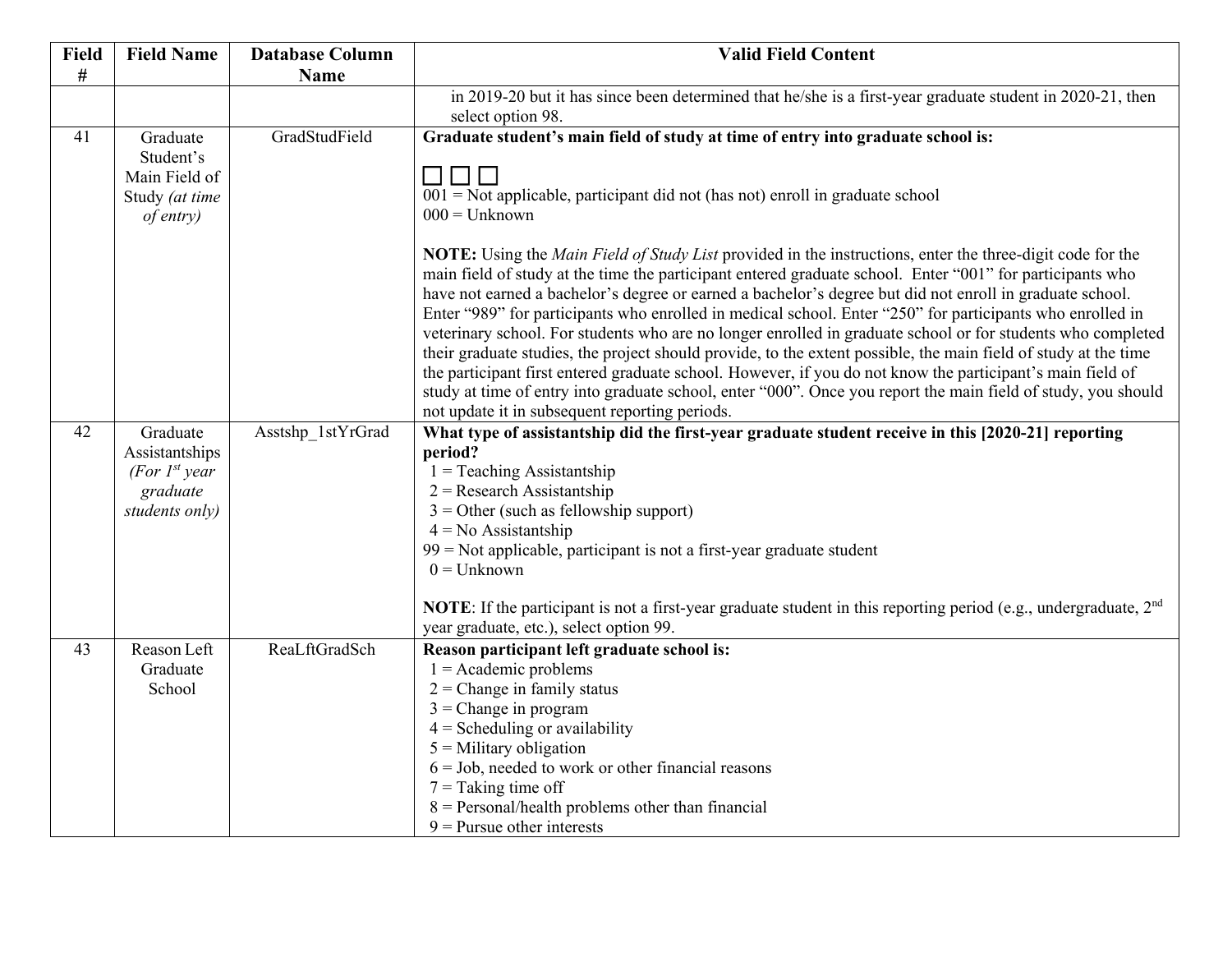| <b>Field</b> | <b>Field Name</b>                                                                  | <b>Database Column</b> | <b>Valid Field Content</b>                                                                                                                                                                                                                                                                                                                                                                                                                                                                                                                                                                                                                                                                           |
|--------------|------------------------------------------------------------------------------------|------------------------|------------------------------------------------------------------------------------------------------------------------------------------------------------------------------------------------------------------------------------------------------------------------------------------------------------------------------------------------------------------------------------------------------------------------------------------------------------------------------------------------------------------------------------------------------------------------------------------------------------------------------------------------------------------------------------------------------|
| #            |                                                                                    | Name                   |                                                                                                                                                                                                                                                                                                                                                                                                                                                                                                                                                                                                                                                                                                      |
|              |                                                                                    |                        | $10 =$ Complete graduate program requirements (e.g., required for doctoral program admission)<br>$11 =$ Attained master's degree and did not enroll in doctoral degree program (including students who<br>consider their education complete)<br>$12$ = Student is deceased<br>$13 = Other$<br>$77$ = Not applicable, undergraduate student or never enrolled in graduate school<br>$88 =$ Not applicable, still enrolled in graduate school<br>$99$ = Not applicable, completed doctoral degree program<br>$0 =$ Unknown                                                                                                                                                                             |
|              |                                                                                    |                        | NOTE: Select option 10 if the participant left graduate school because they needed to complete program<br>requirements such as a requirement for doctorate program admission, gain work experience, etc. Once you<br>report a reason the participant left graduate school, only update the field if in a subsequent reporting period<br>the participant re-enrolls in graduate school; otherwise, do not update this field in subsequent reporting<br>periods.                                                                                                                                                                                                                                       |
| 44           | Highest<br>Graduate<br>Degree<br>Earned<br>(by the end of<br>the academic<br>year) | HiGradDegreeCD         | Participant's highest graduate degree earned to date, by the end of the academic year is:<br>$1 = Master's Degree$<br>$2 =$ Doctor of Philosophy (Ph.D.)<br>$3 =$ Doctor of Education (Ed.D.)<br>4 = Other research-intensive doctorate degree (e.g., D.Eng., D.Sc., D.N.Sc., D.P.H, etc.)<br>$5 =$ Other non-research doctorate degree (e.g., D.Rec., etc.)<br>6 = First-professional degree (e.g., Psy.D., J.D., M.D., D.D.S., O.D., D.V.M, D.O., etc.)<br>$99$ = Not applicable, has not earned a graduate degree<br>$0 =$ Unknown                                                                                                                                                                |
|              |                                                                                    |                        | NOTE: Select the option that indicates the highest graduate degree attained by the end of the academic<br>year. Do not update this information in subsequent reporting period unless a more advanced degree has been<br>earned. Select option 4 only if the doctorate degree was in a research-intensive program. For a list of<br>research doctoral degrees recognized by the National Science Foundation, please go to:<br>https://ncses.nsf.gov/pubs/nsf21308/technical-notes#technical-tables and select Table A-1. If you are not<br>certain about whether the doctorate is research-based, please contact the institution where the doctorate was<br>granted (e.g., Dean of Graduate Studies). |
|              |                                                                                    |                        | Select option 99 if the participant has not earned a graduate degree including participants who have earned a<br>bachelor's degree only. Also, select option 99 if the participant has not earned any degree.                                                                                                                                                                                                                                                                                                                                                                                                                                                                                        |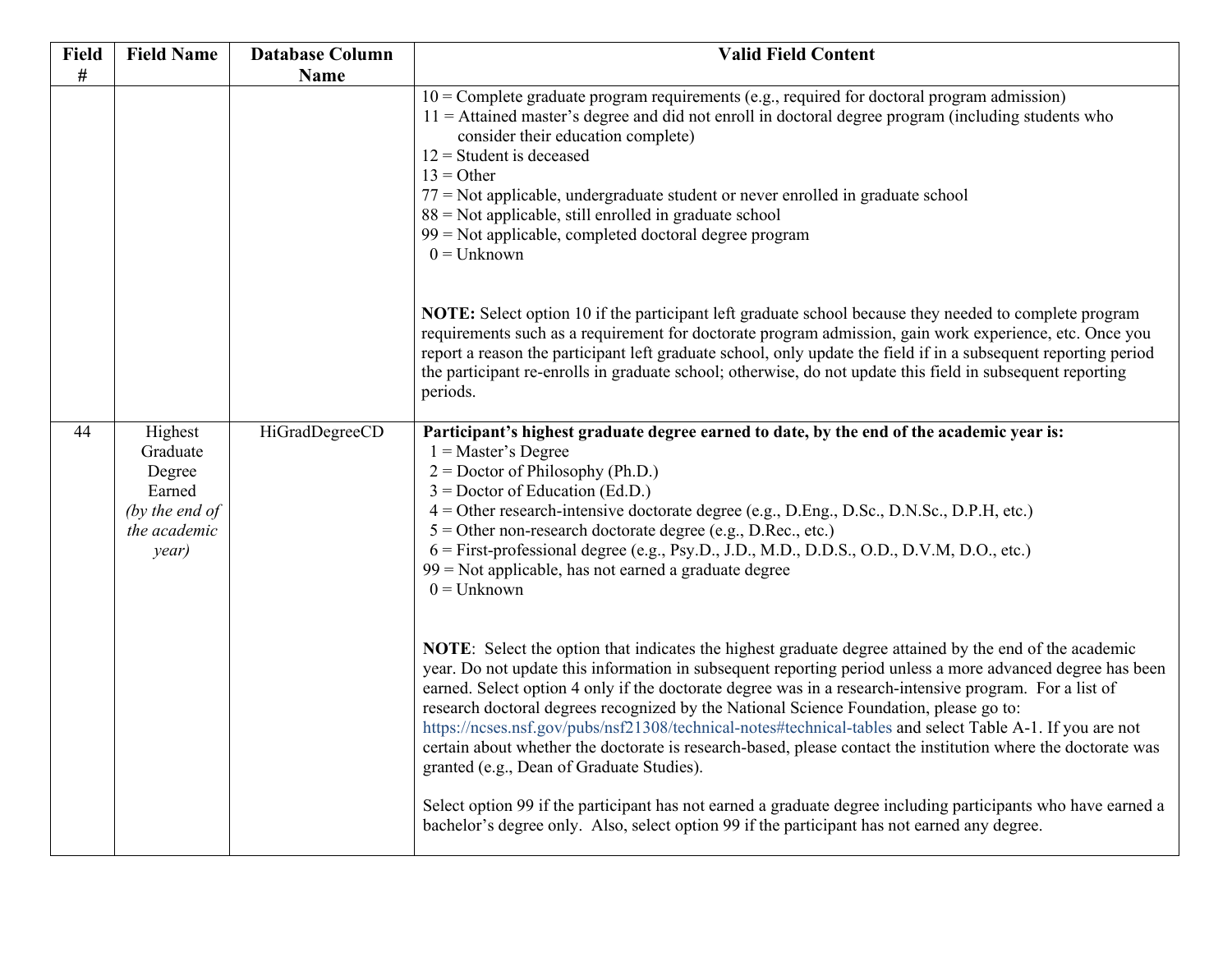| Field | <b>Field Name</b>                                  | <b>Database Column</b> | <b>Valid Field Content</b>                                                                                                                                                                                                                                                                                                                                                                                                                                                                                                                                                                                                                                                                                                                                                                                                                                                                                                                                                                                                                    |
|-------|----------------------------------------------------|------------------------|-----------------------------------------------------------------------------------------------------------------------------------------------------------------------------------------------------------------------------------------------------------------------------------------------------------------------------------------------------------------------------------------------------------------------------------------------------------------------------------------------------------------------------------------------------------------------------------------------------------------------------------------------------------------------------------------------------------------------------------------------------------------------------------------------------------------------------------------------------------------------------------------------------------------------------------------------------------------------------------------------------------------------------------------------|
| $\#$  |                                                    | <b>Name</b>            |                                                                                                                                                                                                                                                                                                                                                                                                                                                                                                                                                                                                                                                                                                                                                                                                                                                                                                                                                                                                                                               |
|       |                                                    |                        | If a participant for whom you are required to provide information earned a professional degree and<br>subsequently earned a research-intensive doctorate degree, select the type of research doctorate earned.<br>Once the research-intensive doctorate degree has been provided (i.e., option 2, 3, or 4), do not change<br>the response in subsequent reporting periods.                                                                                                                                                                                                                                                                                                                                                                                                                                                                                                                                                                                                                                                                    |
| 45    | Date Highest<br>Graduate<br>Degree<br>Earned       | HiGradDegDate          | Date participant earn highest graduate degree is:<br>Format is MM/DD/YYYY<br>$MM = 01 - 12$<br>$DD = 01 - 31$<br>$YYYY = 1900 - 2021$<br>$99/99/9999 = No$ graduate degree earned<br>$00/00/0000 =$ Unknown<br>NOTE: Repeat the same date until a more advanced degree is earned. If you do not know the exact date,<br>use 15 for the day and use your best estimate for the month. If no graduate degree has been earned including<br>those who have earned a bachelor's degree only, enter 99/99/9999. Once the research-intensive doctorate<br>degree date has been provided (i.e., option 2, 3, or 4); do not change the date in subsequent reporting<br>periods.                                                                                                                                                                                                                                                                                                                                                                        |
| 46    | Institution<br>Where<br>Doctorate<br>was Earned    | GradDocIPEDSID         | NCES IPEDS ID where the participant earned their doctorate is:<br>N N N N<br>$\mathsf{L}$<br>$\overline{999999}$ = Not applicable, has not completed undergraduate/graduate studies, earned a professional degree<br>only, or completed undergraduate/graduate studies but did not or has not yet earned a doctorate degree.<br>$000000 =$ Unknown<br>NOTE: If you selected option 2, 3, 4, or 5 in field 44, enter the six-digit postsecondary institution NCES<br>IPEDS ID where the doctorate degree was earned. You can obtain the NCES IPEDS ID from the following<br>web site: http://nces.ed.gov/globallocator/. If you selected option 1 or 6, in field 44, enter "999999". If<br>the student earned a doctorate and you do not know the institution where the doctorate was earned or the<br>participant earned a doctorate from an institution not listed in IPEDS (includes international institution),<br>enter "000000". Once you report the NCES IPEDS ID, you should not have to update it in subsequent<br>reporting periods. |
| 47    | Doctorate<br>Recipient's<br>Employment<br>Activity | DocRecpEmpAct          | Doctorate recipient primarily employed in a:<br>$1 =$ Teaching activity<br>$2 =$ Research activity<br>$3 =$ Both teaching and research activity<br>$4 =$ Other activity<br>88 = Not applicable, participant earned doctorate but is not currently employed<br>99 = Not applicable, participant has not earned a doctorate degree<br>$0 =$ Unknown                                                                                                                                                                                                                                                                                                                                                                                                                                                                                                                                                                                                                                                                                             |